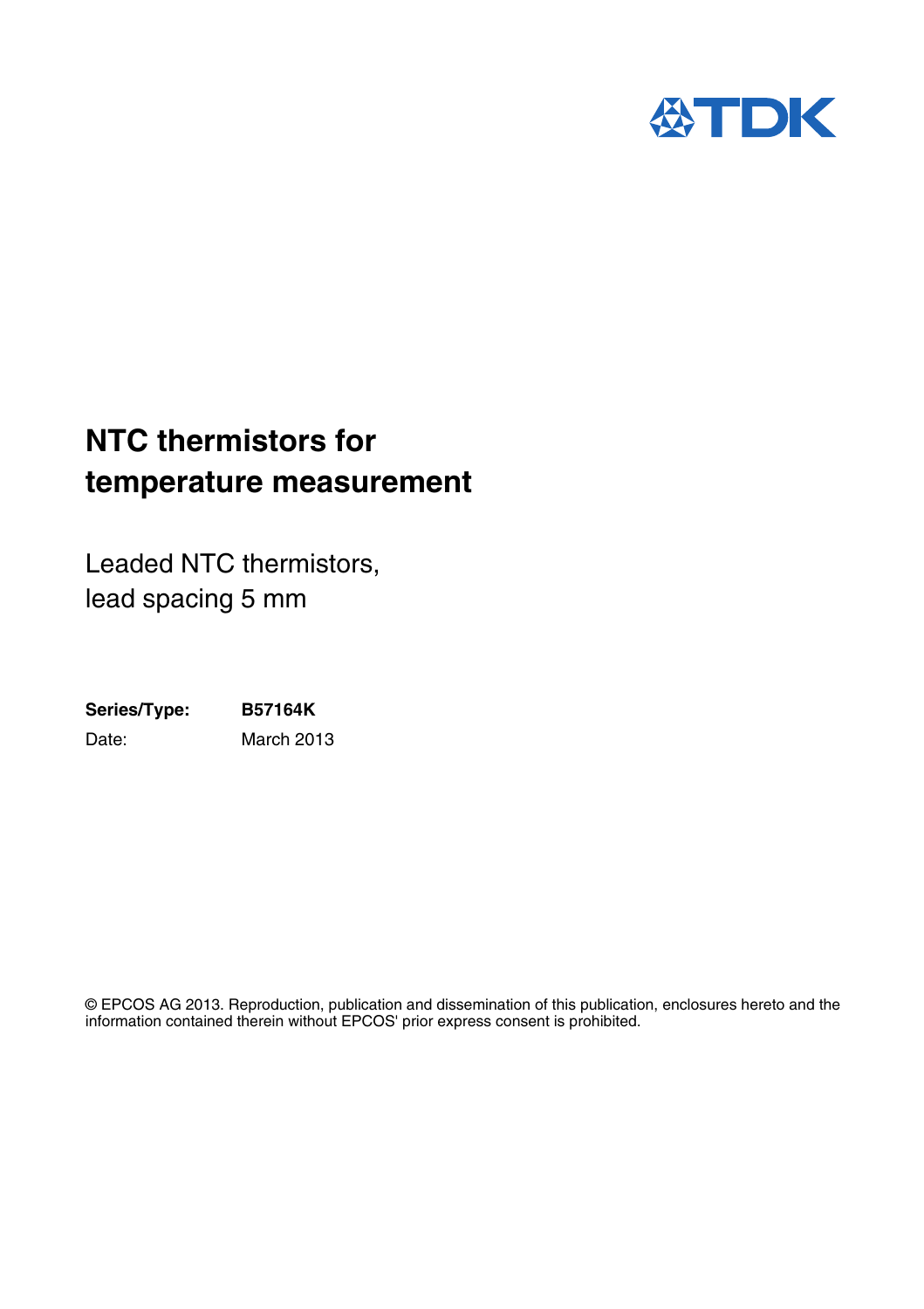## 恐TDK

### **Temperature measurement and compensation B57164K** B57164K

#### **Leaded NTC thermistors, lead spacing 5 mm K164** matrices and the K164

#### **Applications**

■ Temperature measurement and compensation

#### **Features**

- Wide resistance range
- Cost-effective
- Lacquer-coated thermistor disk
- Tinned copper leads
- Lead spacing 5 mm
- Marked with resistance and tolerance

#### **Delivery mode**

Bulk (standard), cardboard tape, reeled or in Ammo pack on request



TNT0389-G-E

\* May be free of lacquer

Dimensions in mm Approx. weight 0.4 g

**Dimensional drawing**

#### **General technical data**

| Climatic category             | (IEC 60068-1)        |                                    | 55/125/21   |      |
|-------------------------------|----------------------|------------------------------------|-------------|------|
| Max. power                    | (at 25 $^{\circ}$ C) | $P_{25}$                           | 450         | mW   |
| Resistance tolerance          |                      | $\Delta R_{\rm B}/R_{\rm B}$       | ±5, ±10     | $\%$ |
| Rated temperature             |                      | $T_{\scriptscriptstyle\mathrm{R}}$ | 25          | °C   |
| Dissipation factor            | (in air)             | $\delta_{\text{th}}$               | approx. 7.5 | mW/K |
| Thermal cooling time constant | (in air)             | $\tau_{\rm c}$                     | approx. 20  | s    |
| Heat capacity                 |                      | $C_{th}$                           | approx. 150 | mJ/K |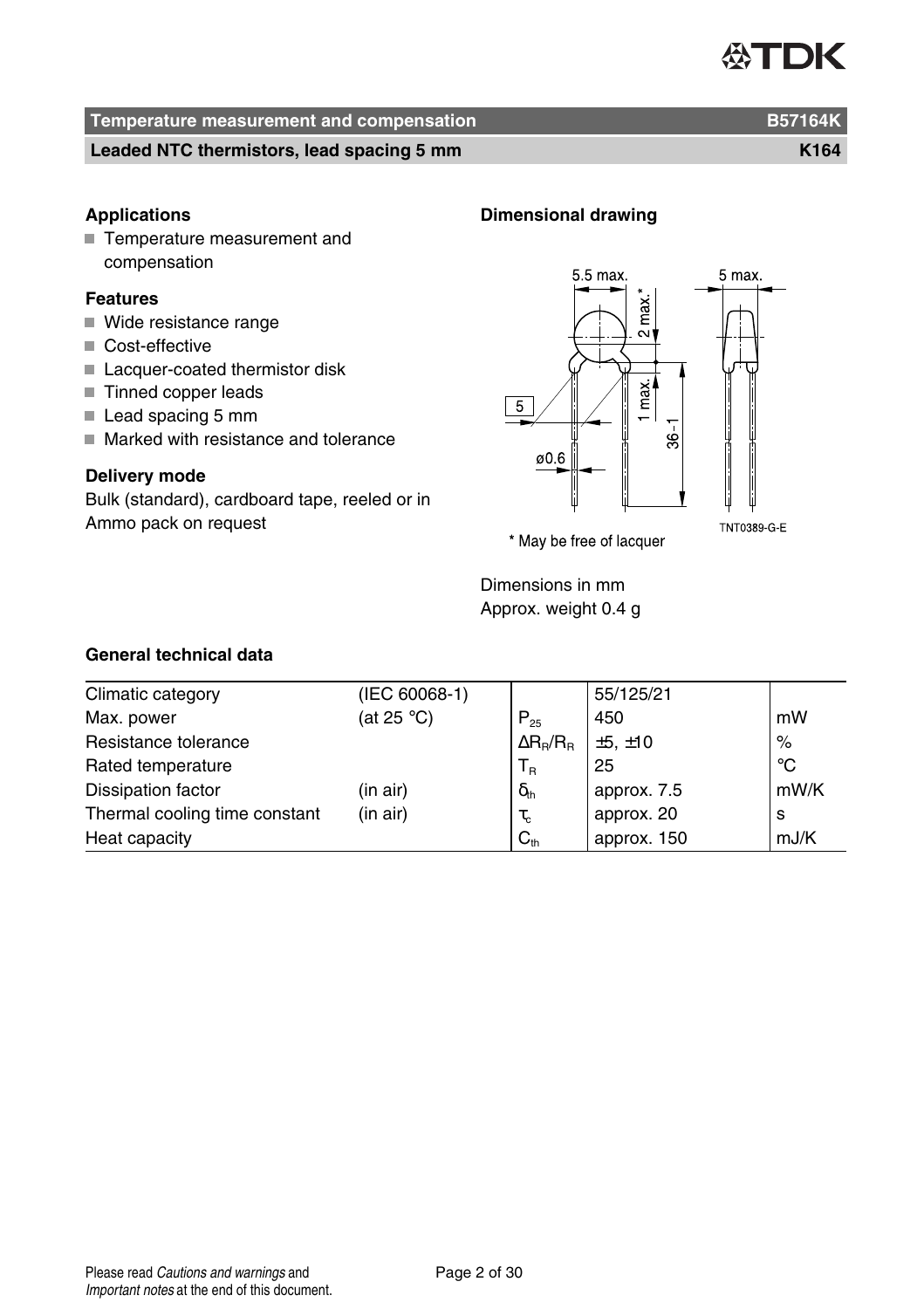**Temperature measurement and compensation B57164K** 

Leaded NTC thermistors, lead spacing 5 mm

|  |  | <b>Electrical specification and ordering codes</b> |  |
|--|--|----------------------------------------------------|--|
|--|--|----------------------------------------------------|--|

| $R_{25}$        | No. of R/T     | $B_{25/100}$   | Ordering code   |
|-----------------|----------------|----------------|-----------------|
| Ω               | characteristic | Κ              |                 |
| 15              | 1203           | 2900 ±3%       | B57164K0150+000 |
| 22              | 1203           | 2900 ±3%       | B57164K0220+000 |
| 33              | 1203           | 2900 ±3%       | B57164K0330+000 |
| 47              | 1302           | $3000 \pm 3\%$ | B57164K0470+000 |
| 68              | 1303           | $3050 + 3%$    | B57164K0680+000 |
| 100             | 1305           | 3200 ±3%       | B57164K0101+000 |
| 150             | 1305           | 3200 ±3%       | B57164K0151+000 |
| 220             | 1305           | 3200 ±3%       | B57164K0221+000 |
| 330             | 1306           | 3450 ±3%       | B57164K0331+000 |
| 470             | 1306           | 3450 ±3%       | B57164K0471+000 |
| 680             | 1307           | 3560 ±3%       | B57164K0681+000 |
| 1 <sub>k</sub>  | 1011           | 3730 ±3%       | B57164K0102+000 |
| 1.5k            | 1013           | 3900 ±3%       | B57164K0152+000 |
| 2.2k            | 1013           | 3900 ±3%       | B57164K0222+000 |
| 3.3k            | 4001           | 3950 ±3%       | B57164K0332+000 |
| 4.7 k           | 4001           | 3950 ±3%       | B57164K0472+000 |
| 6.8k            | 2903           | 4200 ±3%       | B57164K0682+000 |
| 10 <sub>k</sub> | 2904           | 4300 ±3%       | B57164K0103+000 |
| 15k             | 1014           | 4250 ±3%       | B57164K0153+000 |
| 22 k            | 1012           | 4300 ±3%       | B57164K0223+000 |
| 33 k            | 1012           | 4300 ±3%       | B57164K0333+000 |
| 47 k            | 4003           | 4450 ±3%       | B57164K0473+000 |
| 68 k            | 2005           | 4600 ±3%       | B57164K0683+000 |
| 100 k           | 2005           | 4600 ±3%       | B57164K0104+000 |
| 150 k           | 2005           | 4600 ±3%       | B57164K0154+000 |
| 220 k           | 2007           | 4830 ±3%       | B57164K0224+000 |
| 330 k           | 2006           | 5000 ±3%       | B57164K0334+000 |
| 470 k           | 2006           | 5000 ±3%       | B57164K0474+000 |

 $+=$  Resistance tolerance

 $J = +5\%$ 

 $K = \pm 10\%$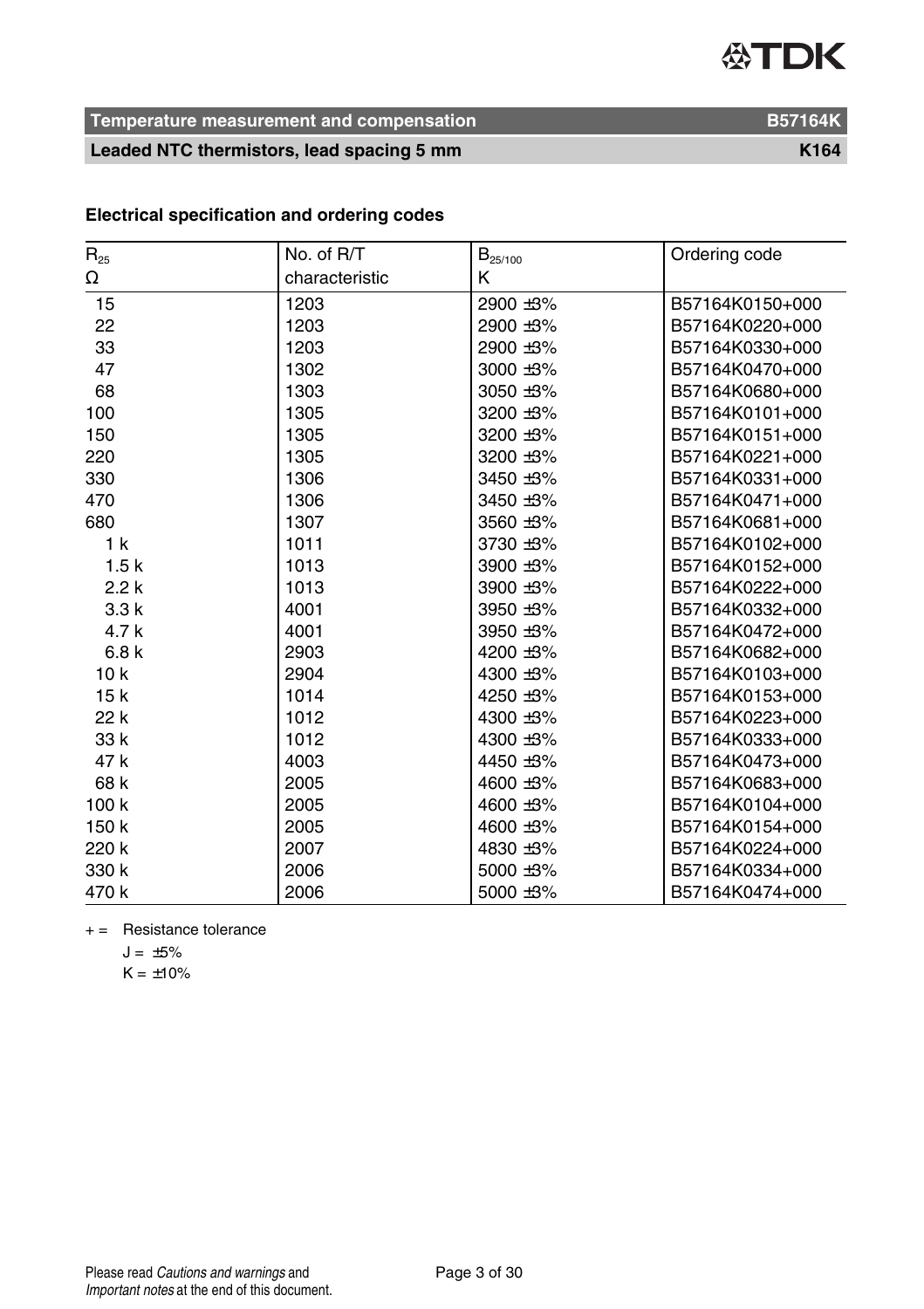### **Temperature measurement and compensation B57164K** B57164K

**Leaded NTC thermistors, lead spacing 5 mm K164** 

#### **Reliability data**

| Test                                     | Standard                 | <b>Test conditions</b>                                                                     | $\Delta$ R <sub>25</sub> /R <sub>25</sub><br>(typical) | <b>Remarks</b>       |
|------------------------------------------|--------------------------|--------------------------------------------------------------------------------------------|--------------------------------------------------------|----------------------|
| Storage in<br>dry heat                   | IEC<br>60068-2-2         | Storage at upper<br>category temperature<br>T: 125 °C<br>t: 1000 h                         | $< 3\%$                                                | No visible<br>damage |
| Storage in damp<br>heat, steady state    | IEC<br>60068-2-78        | Temperature of air: 40 °C<br>Relative humidity of air: 93%<br>Duration: 21 days            | $< 3\%$                                                | No visible<br>damage |
| Rapid temperature<br>cycling             | <b>IEC</b><br>60068-2-14 | Lower test temperature: $-55$ °C<br>Upper test temperature: 125 °C<br>Number of cycles: 10 | $< 3\%$                                                | No visible<br>damage |
| Endurance                                |                          | $P_{max}$ : 450 mW<br>t: 1000 h                                                            | $< 3\%$                                                | No visible<br>damage |
| Long-term stability<br>(empirical value) |                          | Temperature: 70 °C<br>t: 10000 h                                                           | $< 5\%$                                                | No visible<br>damage |

#### **Note**

Contact of NTC thermistors with any liquids and solvents shall be prevented. It must be ensured that no water enters the NTC thermistors (e.g. through plug terminals).

Avoid dewing and condensation unless thermistor is specified for these conditions.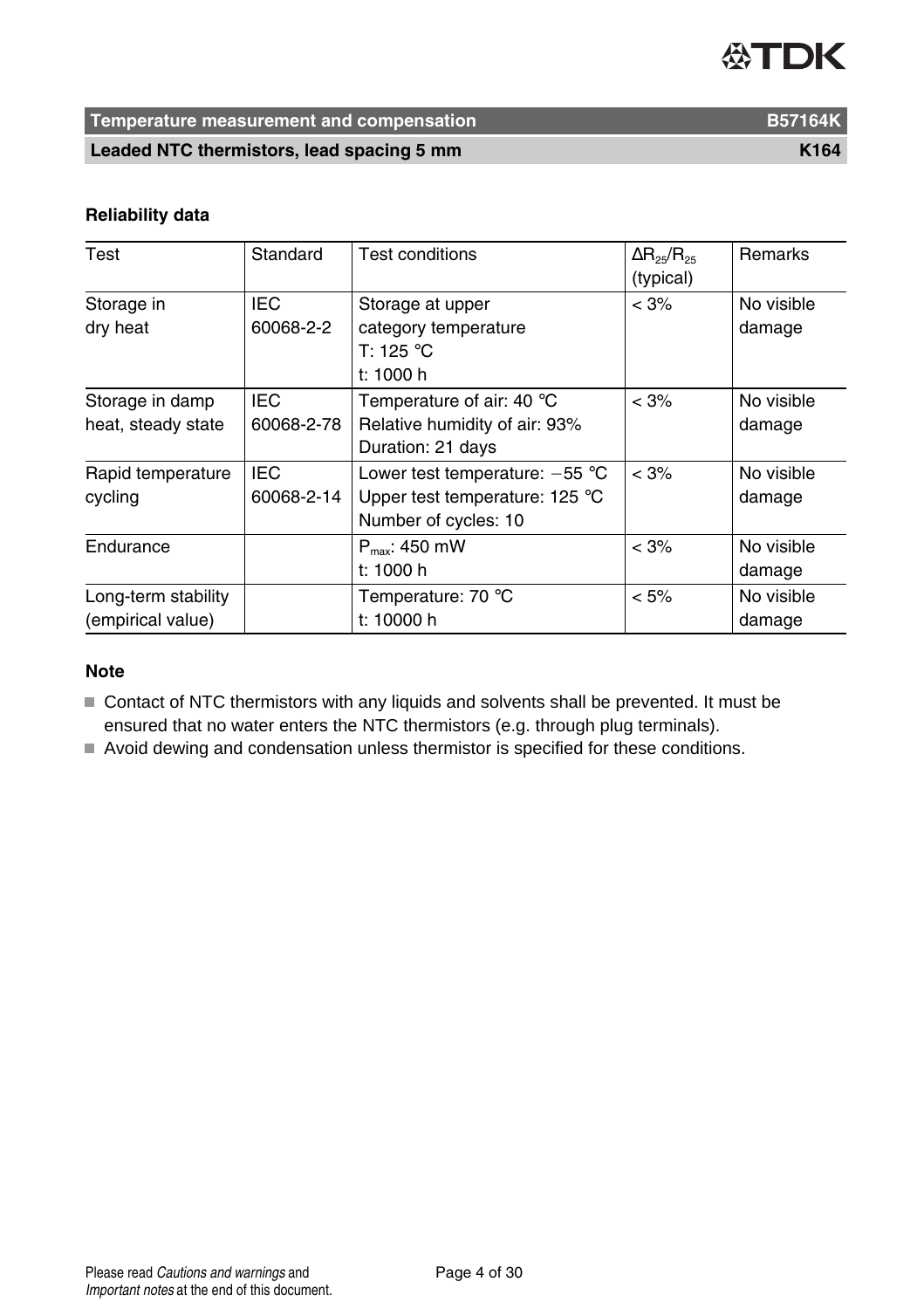**Temperature measurement and compensation B57164K** 

Leaded NTC thermistors, lead spacing 5 mm

| R/T No. | 1011                  |                | 1012                  |                | 1013                  |                |
|---------|-----------------------|----------------|-----------------------|----------------|-----------------------|----------------|
| T (°C)  | $B_{25/100} = 3730 K$ |                | $B_{25/100} = 4300 K$ |                | $B_{25/100} = 3900 K$ |                |
|         | $R_T/R_{25}$          | $\alpha$ (%/K) | $R_{T}/R_{25}$        | $\alpha$ (%/K) | $R_T/R_{25}$          | $\alpha$ (%/K) |
| $-55.0$ | 70.014                | 6.9            | 87.237                | 6.8            | 77.285                | 7.0            |
| $-50.0$ | 49.906                | 6.7            | 62.264                | 6.7            | 54.938                | 6.7            |
| $-45.0$ | 36.015                | 6.4            | 44.854                | 6.5            | 39.507                | 6.5            |
| $-40.0$ | 26.296                | 6.2            | 32.599                | 6.3            | 28.722                | 6.3            |
| $-35.0$ | 19.411                | 6.0            | 23.893                | 6.1            | 21.099                | 6.1            |
| $-30.0$ | 14.479                | 5.8            | 17.654                | 6.0            | 15.652                | 5.9            |
| $-25.0$ | 10.903                | 5.6            | 13.098                | 5.8            | 11.715                | 5.7            |
| $-20.0$ | 8.2923                | 5.4            | 9.8059                | 5.7            | 8.8541                | 5.6            |
| $-15.0$ | 6.3591                | 5.2            | 7.4266                | 5.5            | 6.7433                | 5.4            |
| $-10.0$ | 4.9204                | 5.1            | 5.6677                | 5.4            | 5.1815                | 5.2            |
| $-5.0$  | 3.8279                | 4.9            | 4.3213                | 5.3            | 4.0099                | 5.1            |
| 0.0     | 3.0029                | 4.8            | 3.3208                | 5.1            | 3.1283                | 4.9            |
| 5.0     | 2.3773                | 4.6            | 2.5842                | 5.0            | 2.4569                | 4.8            |
| 10.0    | 1.8959                | 4.5            | 2.0238                | 4.9            | 1.9438                | 4.6            |
| 15.0    | 1.5207                | 4.3            | 1.5858                | 4.8            | 1.5475                | 4.5            |
| 20.0    | 1.228                 | 4.2            | 1.2507                | 4.7            | 1.2403                | 4.4            |
| 25.0    | 1.0000                | 4.1            | 1.0000                | 4.5            | 1.0000                | 4.3            |
| 30.0    | 0.81779               | 3.9            | 0.7964                | 4.4            | 0.81104               | 4.1            |
| 35.0    | 0.67341               | 3.8            | 0.64053               | 4.3            | 0.66146               | 4.0            |
| 40.0    | 0.55747               | 3.7            | 0.51772               | 4.2            | 0.54254               | 3.9            |
| 45.0    | 0.46357               | 3.6            | 0.41958               | 4.1            | 0.44727               | 3.8            |
| 50.0    | 0.3874                | 3.6            | 0.34172               | 4.1            | 0.37067               | 3.7            |
| 55.0    | 0.32368               | 3.5            | 0.27877               | 4.0            | 0.30865               | 3.6            |
| 60.0    | 0.272                 | 3.4            | 0.22861               | 3.9            | 0.25825               | 3.5            |
| 65.0    | 0.23041               | 3.3            | 0.18872               | 3.8            | 0.21707               | 3.4            |
| 70.0    | 0.19604               | 3.2            | 0.15645               | 3.7            | 0.18323               | 3.3            |
| 75.0    | 0.16735               | 3.1            | 0.13012               | 3.6            | 0.15535               | 3.3            |
| 80.0    | 0.14342               | 3.0            | 0.10863               | 3.6            | 0.13223               | 3.2            |
| 85.0    | 0.12347               | 3.0            | 0.091115              | 3.5            | 0.11302               | 3.1            |
| 90.0    | 0.10668               | 2.8            | 0.0767                | 3.4            | 0.096951              | 3.0            |
| 95.0    | 0.092734              | 2.8            | 0.064867              | 3.3            | 0.083487              | 3.0            |
| 100.0   | 0.080903              | 2.8            | 0.055047              | 3.3            | 0.072139              | 2.9            |
| 105.0   | 0.070616              | 2.7            | 0.046797              | 3.2            | 0.062559              | 2.8            |
| 110.0   | 0.061826              | 2.6            | 0.039904              | 3.1            | 0.054425              | 2.8            |
| 115.0   | 0.054282              | 2.6            | 0.034255              | 3.1            | 0.047508              | 2.7            |
| 120.0   | 0.047793              | 2.5            | 0.029498              | 3.0            | 0.041594              | 2.6            |
| 125.0   | 0.042249              | 2.4            | 0.025448              | 3.0            | 0.036532              | 2.6            |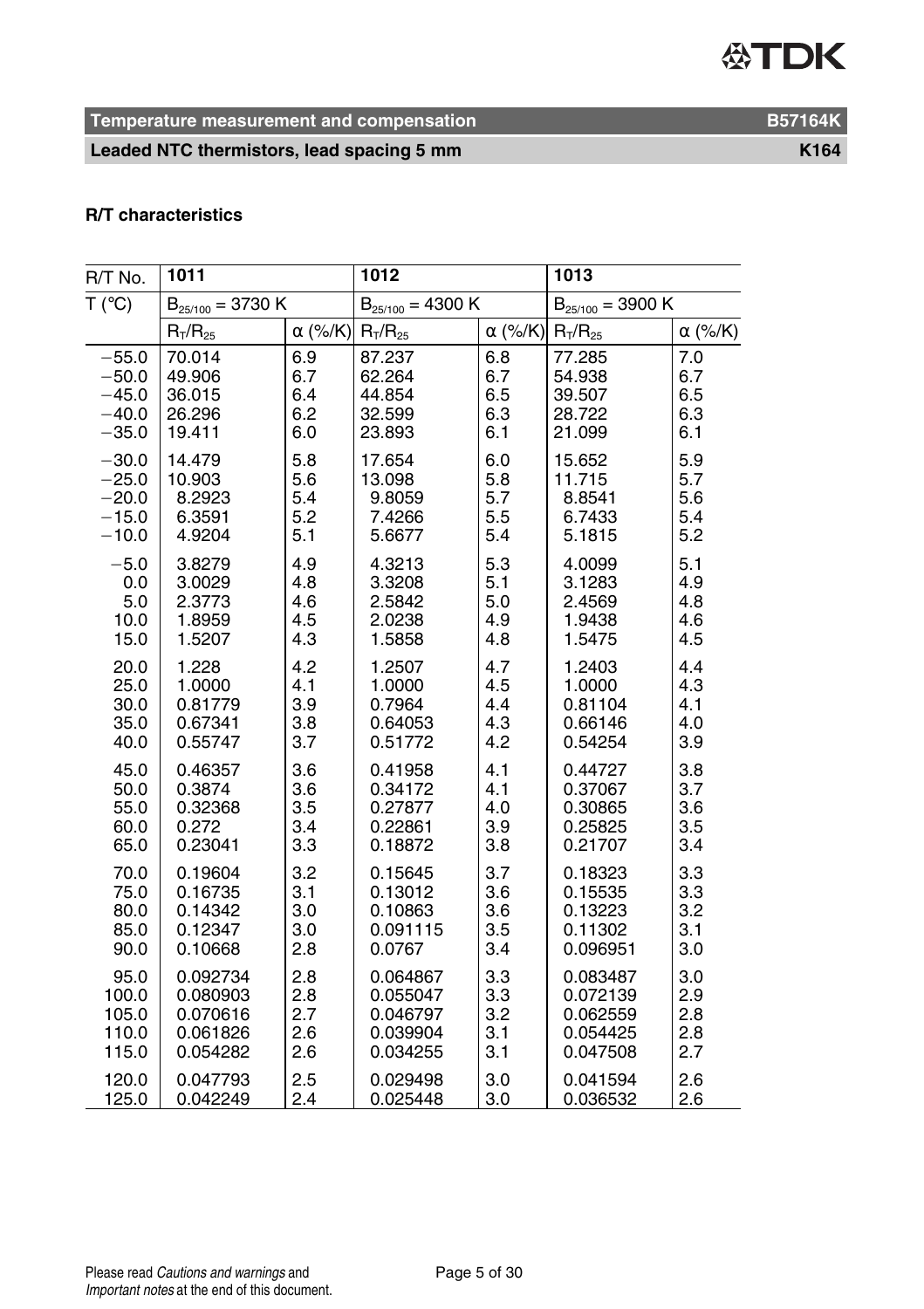**Temperature measurement and compensation B57164K** 

Leaded NTC thermistors, lead spacing 5 mm

| R/T No. | 1014                  |                | 1203                  |                | 1302                  |                |
|---------|-----------------------|----------------|-----------------------|----------------|-----------------------|----------------|
| T (°C)  | $B_{25/100} = 4250 K$ |                | $B_{25/100} = 2900 K$ |                | $B_{25/100} = 3000 K$ |                |
|         | $R_T/R_{25}$          | $\alpha$ (%/K) | $R_{T}/R_{25}$        | $\alpha$ (%/K) | $R_T/R_{25}$          | $\alpha$ (%/K) |
| $-55.0$ | 83.935                | 6.8            | 30.252                | 5.6            | 33.701                | 5.9            |
| $-50.0$ | 60.228                | 6.6            | 22.966                | 5.4            | 25.252                | 5.7            |
| $-45.0$ | 43.593                | 6.4            | 17.612                | 5.2            | 19.149                | 5.4            |
| $-40.0$ | 31.815                | 6.3            | 13.65                 | 5.0            | 14.684                | 5.2            |
| $-35.0$ | 23.404                | 6.1            | 10.671                | 4.8            | 11.38                 | 5.0            |
| $-30.0$ | 17.349                | 6.0            | 8.4216                | 4.7            | 8.9067                | 4.8            |
| $-25.0$ | 12.946                | 5.8            | 6.7001                | 4.5            | 7.0357                | 4.6            |
| $-20.0$ | 9.7439                | 5.7            | 5.3757                | 4.3            | 5.6065                | 4.5            |
| $-15.0$ | 7.3737                | 5.5            | 4.3443                | 4.2            | 4.5044                | 4.3            |
| $-10.0$ | 5.6247                | 5.4            | 3.5376                | 4.1            | 3.6471                | 4.2            |
| $-5.0$  | 4.3063                | 5.3            | 2.8995                | 3.9            | 2.9746                | 4.0            |
| 0.0     | 3.3221                | 5.2            | 2.3929                | 3.8            | 2.4429                | 3.9            |
| 5.0     | 2.5779                | 5.0            | 1.9866                | 3.7            | 2.0194                | 3.8            |
| 10.0    | 2.0144                | 4.9            | 1.6596                | 3.5            | 1.6797                | 3.6            |
| 15.0    | 1.5848                | 4.8            | 1.3941                | 3.4            | 1.4053                | 3.5            |
| 20.0    | 1.2547                | 4.6            | 1.1777                | 3.3            | 1.1823                | 3.4            |
| 25.0    | 1.0000                | 4.6            | 1.0000                | 3.2            | 1.0000                | 3.3            |
| 30.0    | 0.79913               | 4.4            | 0.85337               | 3.1            | 0.85007               | 3.2            |
| 35.0    | 0.64287               | 4.3            | 0.7317                | 3.0            | 0.72608               | 3.1            |
| 40.0    | 0.51991               | 4.2            | 0.63032               | 2.9            | 0.623                 | 3.0            |
| 45.0    | 0.42299               | 4.1            | 0.54534               | 2.9            | 0.53685               | 2.9            |
| 50.0    | 0.34573               | 4.1            | 0.47384               | 2.8            | 0.46453               | 2.9            |
| 55.0    | 0.28298               | 4.0            | 0.41336               | 2.7            | 0.40357               | 2.8            |
| 60.0    | 0.23277               | 3.8            | 0.36201               | 2.6            | 0.35193               | 2.7            |
| 65.0    | 0.19262               | 3.8            | 0.31822               | 2.5            | 0.30799               | 2.6            |
| 70.0    | 0.16005               | 3.7            | 0.28073               | 2.5            | 0.27047               | 2.6            |
| 75.0    | 0.13349               | 3.6            | 0.2485                | 2.4            | 0.23832               | 2.5            |
| 80.0    | 0.11175               | 3.5            | 0.22069               | 2.3            | 0.21067               | 2.4            |
| 85.0    | 0.093934              | 3.5            | 0.19663               | 2.3            | 0.18677               | 2.4            |
| 90.0    | 0.079231              | 3.4            | 0.17572               | 2.2            | 0.16607               | 2.3            |
| 95.0    | 0.067054              | 3.3            | 0.1575                | 2.2            | 0.14805               | 2.3            |
| 100.0   | 0.056932              | 3.2            | 0.14157               | 2.1            | 0.13233               | 2.2            |
| 105.0   | 0.048591              | 3.1            | 0.1276                | 2.1            | 0.11862               | 2.2            |
| 110.0   | 0.041605              | 3.1            | 0.11531               | 2.0            | 0.1066                | 2.1            |
| 115.0   | 0.035653              | 3.1            | 0.10447               | 2.0            | 0.096009              | 2.1            |
| 120.0   | 0.030636              | 3.0            | 0.094881              | 1.9            | 0.086667              | 2.0            |
| 125.0   | 0.026454              | 2.9            | 0.086371              | 1.9            | 0.078398              | 2.0            |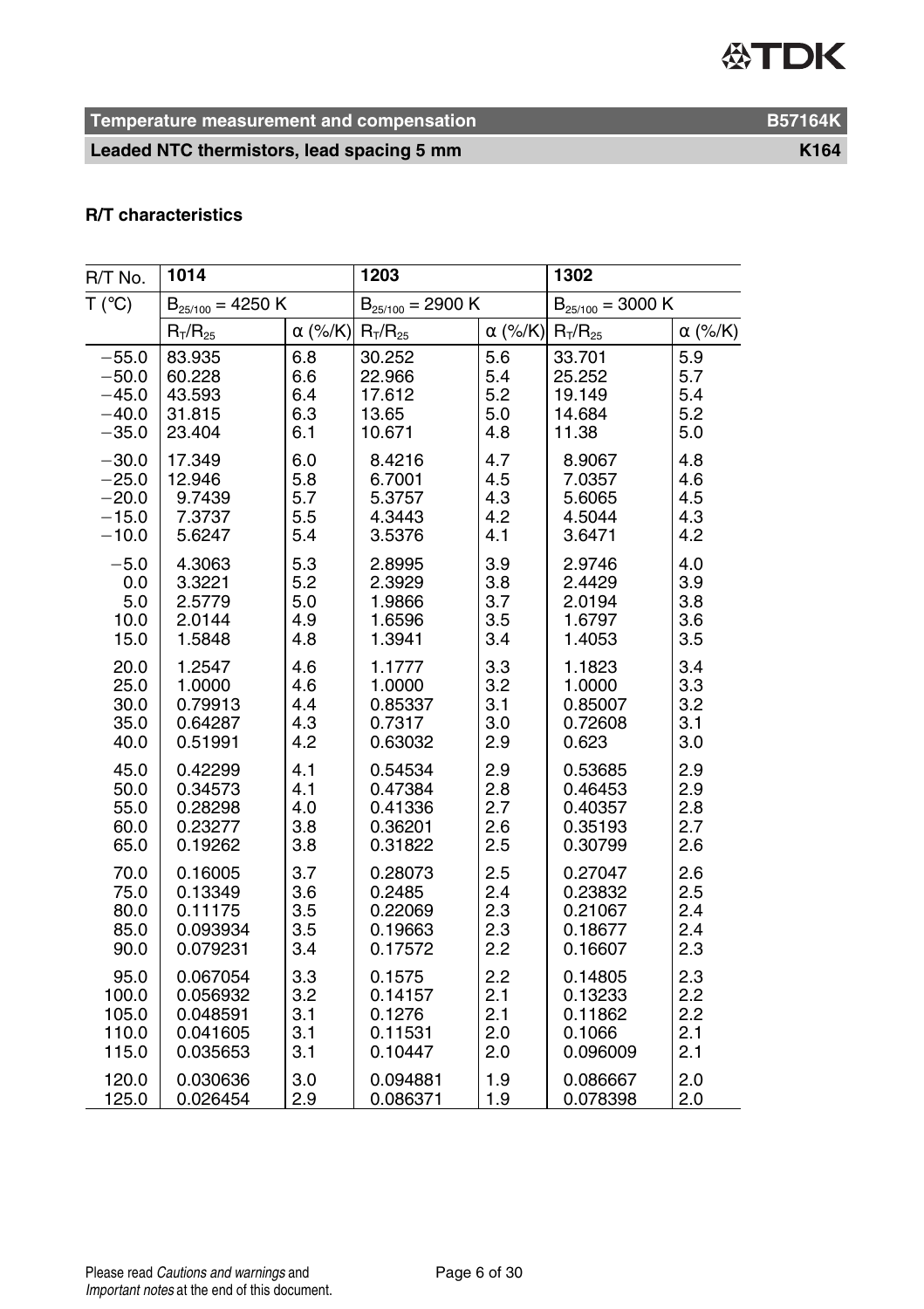**Temperature measurement and compensation B57164K** 

Leaded NTC thermistors, lead spacing 5 mm

| R/T No. | 1303                  |                | 1305                  |                | 1306                  |                |
|---------|-----------------------|----------------|-----------------------|----------------|-----------------------|----------------|
| T (°C)  | $B_{25/100} = 3050 K$ |                | $B_{25/100} = 3200 K$ |                | $B_{25/100} = 3450 K$ |                |
|         | $R_T/R_{25}$          | $\alpha$ (%/K) | $R_{T}/R_{25}$        | $\alpha$ (%/K) | $R_T/R_{25}$          | $\alpha$ (%/K) |
| $-55.0$ | 34.363                | 5.8            | 42.131                | 6.2            | 49.935                | 6.3            |
| $-50.0$ | 25.827                | 5.6            | 31.129                | 5.9            | 36.64                 | 6.1            |
| $-45.0$ | 19.635                | 5.4            | 23.273                | 5.7            | 27.18                 | 5.9            |
| $-40.0$ | 15.089                | 5.2            | 17.592                | 5.5            | 20.37                 | 5.7            |
| $-35.0$ | 11.712                | 5.0            | 13.438                | 5.3            | 15.416                | 5.5            |
| $-30.0$ | 9.1774                | 4.8            | 10.366                | 5.0            | 11.775                | 5.3            |
| $-25.0$ | 7.2552                | 4.6            | 8.1005                | 4.9            | 9.0698                | 5.1            |
| $-20.0$ | 5.7835                | 4.5            | 6.3856                | 4.8            | 7.0497                | 5.0            |
| $-15.0$ | 4.6467                | 4.3            | 5.0364                | 4.7            | 5.5187                | 4.8            |
| $-10.0$ | 3.7611                | 4.2            | 4.0067                | 4.4            | 4.3558                | 4.7            |
| $-5.0$  | 3.0547                | 4.1            | 3.2217                | 4.3            | 3.4609                | 4.5            |
| 0.0     | 2.4986                | 4.0            | 2.6097                | 4.2            | 2.7705                | 4.4            |
| 5.0     | 2.0575                | 3.8            | 2.126                 | 4.0            | 2.2313                | 4.3            |
| 10.0    | 1.7051                | 3.7            | 1.7438                | 3.9            | 1.8098                | 4.1            |
| 15.0    | 1.421                 | 3.6            | 1.4415                | 3.8            | 1.4762                | 4.0            |
| 20.0    | 1.191                 | 3.6            | 1.1987                | 3.7            | 1.2116                | 3.9            |
| 25.0    | 1.0000                | 3.3            | 1.0000                | 3.5            | 1.0000                | 3.8            |
| 30.0    | 0.85053               | 3.3            | 0.84185               | 3.4            | 0.82984               | 3.7            |
| 35.0    | 0.72386               | 3.2            | 0.7108                | 3.3            | 0.6922                | 3.6            |
| 40.0    | 0.61897               | 3.1            | 0.60317               | 3.2            | 0.58042               | 3.5            |
| 45.0    | 0.53134               | 3.0            | 0.51419               | 3.1            | 0.48899               | 3.4            |
| 50.0    | 0.45814               | 2.9            | 0.44037               | 3.1            | 0.41395               | 3.3            |
| 55.0    | 0.39637               | 2.9            | 0.37824               | 3.0            | 0.35197               | 3.2            |
| 60.0    | 0.34439               | 2.7            | 0.32636               | 2.9            | 0.3006                | 3.1            |
| 65.0    | 0.30081               | 2.7            | 0.28333               | 2.8            | 0.2578                | 3.0            |
| 70.0    | 0.26372               | 2.6            | 0.24697               | 2.7            | 0.22197               | 3.0            |
| 75.0    | 0.23212               | 2.5            | 0.21573               | 2.7            | 0.19189               | 2.9            |
| 80.0    | 0.20501               | 2.5            | 0.18908               | 2.6            | 0.16648               | 2.8            |
| 85.0    | 0.1815                | 2.4            | 0.16649               | 2.5            | 0.14498               | 2.7            |
| 90.0    | 0.16117               | 2.4            | 0.14709               | 2.5            | 0.12669               | 2.7            |
| 95.0    | 0.1433                | 2.3            | 0.13021               | 2.4            | 0.11109               | 2.6            |
| 100.0   | 0.12775               | 2.2            | 0.1156                | 2.3            | 0.097717              | 2.5            |
| 105.0   | 0.11458               | 2.1            | 0.10301               | 2.3            | 0.086235              | 2.5            |
| 110.0   | 0.10306               | 2.1            | 0.092038              | 2.2            | 0.076325              | 2.4            |
| 115.0   | 0.092752              | 2.1            | 0.082442              | 2.2            | 0.06776               | 2.4            |
| 120.0   | 0.083677              | 2.0            | 0.074035              | 2.1            | 0.06032               | 2.3            |
| 125.0   | 0.075739              | 2.0            | 0.066701              | 2.1            | 0.053852              | 2.2            |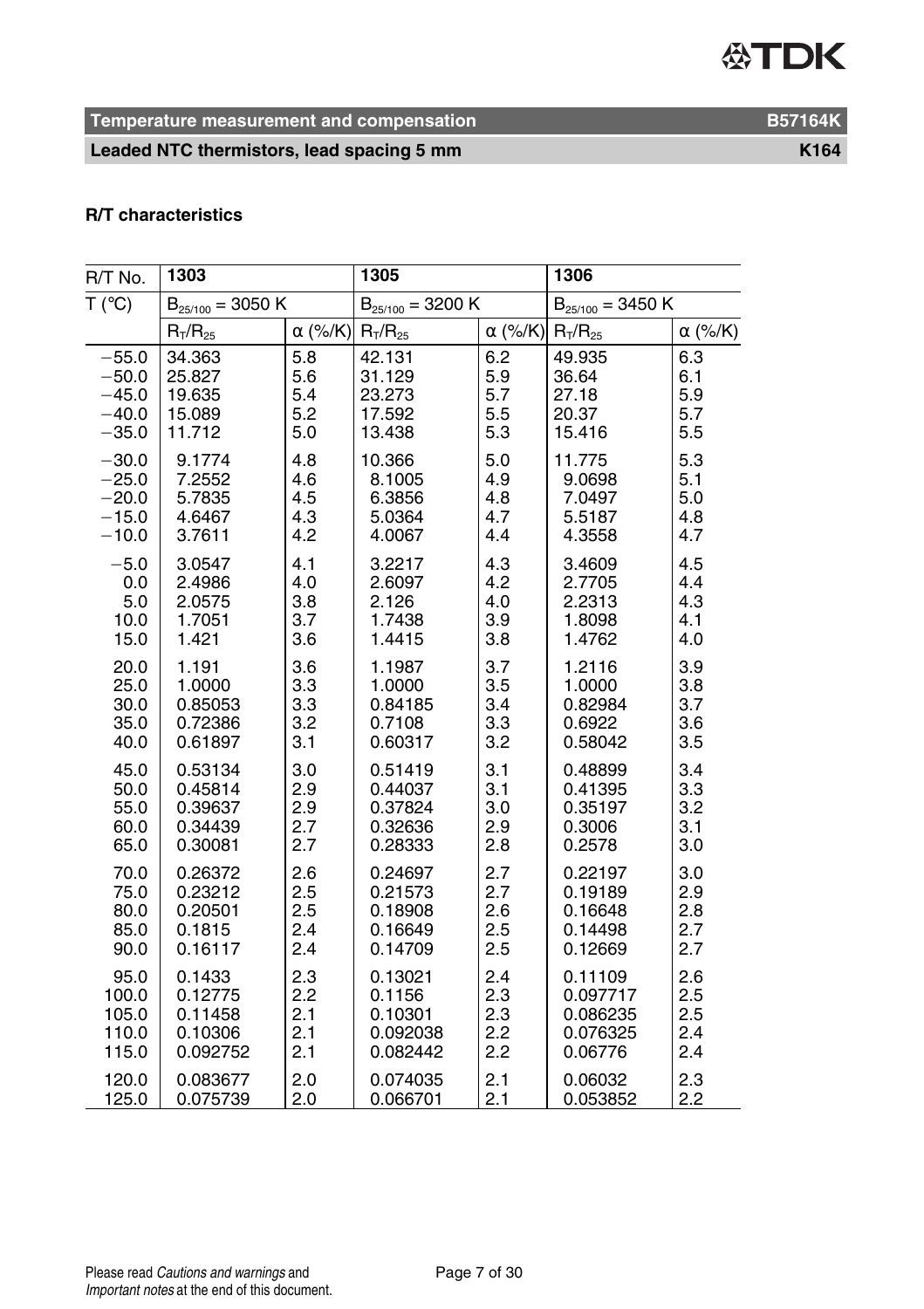**Temperature measurement and compensation B57164K** 

Leaded NTC thermistors, lead spacing 5 mm

| R/T No. | 1307                  |                | 2005                  |                | 2006                  |                |
|---------|-----------------------|----------------|-----------------------|----------------|-----------------------|----------------|
| T (°C)  | $B_{25/100} = 3560 K$ |                | $B_{25/100} = 4600 K$ |                | $B_{25/100} = 5000 K$ |                |
|         | $R_T/R_{25}$          | $\alpha$ (%/K) | $R_{T}/R_{25}$        | $\alpha$ (%/K) | $R_T/R_{25}$          | $\alpha$ (%/K) |
| $-55.0$ | 51.115                | 5.7            | 120.22                | 7.0            | 200.55                | 8.7            |
| $-50.0$ | 38.3                  | 5.7            | 85.48                 | 6.9            | 131.02                | 8.3            |
| $-45.0$ | 28.847                | 5.6            | 61.004                | 6.8            | 87.171                | 8.0            |
| $-40.0$ | 21.842                | 5.5            | 43.712                | 6.7            | 58.988                | 7.7            |
| $-35.0$ | 16.627                | 5.4            | 31.459                | 6.6            | 40.545                | 7.4            |
| $-30.0$ | 12.725                | 5.3            | 22.746                | 6.6            | 28.272                | 7.1            |
| $-25.0$ | 9.7859                | 5.2            | 16.49                 | 6.4            | 19.997                | 6.9            |
| $-20.0$ | 7.5902                | 5.1            | 12.071                | 6.3            | 14.292                | 6.6            |
| $-15.0$ | 5.8918                | 5.0            | 8.8455                | 6.1            | 10.35                 | 6.4            |
| $-10.0$ | 4.6124                | 4.8            | 6.5446                | 6.0            | 7.5614                | 6.4            |
| $-5.0$  | 3.6247                | 4.7            | 4.8852                | 5.8            | 5.5343                | 6.2            |
| 0.0     | 2.8717                | 4.6            | 3.6781                | 5.6            | 4.086                 | 6.0            |
| 5.0     | 2.2929                | 4.4            | 2.7944                | 5.4            | 3.0374                | 5.9            |
| 10.0    | 1.8442                | 4.3            | 2.1391                | 5.3            | 2.276                 | 5.7            |
| 15.0    | 1.4941                | 4.2            | 1.6507                | 5.1            | 1.7188                | 5.6            |
| 20.0    | 1.2183                | 4.0            | 1.2823                | 5.1            | 1.3074                | 5.5            |
| 25.0    | 1.0000                | 3.9            | 1.0000                | 5.0            | 1.0000                | 5.3            |
| 30.0    | 0.82246               | 3.8            | 0.78393               | 4.8            | 0.76988               | 5.2            |
| 35.0    | 0.68231               | 3.7            | 0.61822               | 4.7            | 0.5954                | 5.1            |
| 40.0    | 0.56909               | 3.6            | 0.49053               | 4.6            | 0.46341               | 4.9            |
| 45.0    | 0.4767                | 3.5            | 0.39116               | 4.5            | 0.36327               | 4.8            |
| 50.0    | 0.40133               | 3.4            | 0.31371               | 4.3            | 0.28636               | 4.8            |
| 55.0    | 0.33894               | 3.3            | 0.25338               | 4.2            | 0.2262                | 4.7            |
| 60.0    | 0.28769               | 3.2            | 0.20565               | 4.2            | 0.17974               | 4.5            |
| 65.0    | 0.24573               | 3.1            | 0.16762               | 4.1            | 0.1438                | 4.4            |
| 70.0    | 0.21081               | 3.0            | 0.13726               | 4.0            | 0.1156                | 4.3            |
| 75.0    | 0.18147               | 3.0            | 0.11279               | 3.9            | 0.093296              | 4.3            |
| 80.0    | 0.15682               | 2.9            | 0.093053              | 3.8            | 0.075623              | 4.2            |
| 85.0    | 0.13601               | 2.8            | 0.077177              | 3.7            | 0.061619              | 4.1            |
| 90.0    | 0.11838               | 2.7            | 0.064263              | 3.6            | 0.050414              | 3.9            |
| 95.0    | 0.10342               | 2.7            | 0.053678              | 3.6            | 0.041532              | 3.8            |
| 100.0   | 0.090648              | 2.6            | 0.044996              | 3.5            | 0.034355              | 3.8            |
| 105.0   | 0.079672              | 2.5            | 0.037917              | 3.4            | 0.028525              | 3.7            |
| 110.0   | 0.070236              | 2.5            | 0.032063              | 3.4            | 0.023774              | 3.7            |
| 115.0   | 0.062118              | 2.4            | 0.027161              | 3.3            | 0.019852              | 3.6            |
| 120.0   | 0.055093              | 2.4            | 0.023079              | 3.2            | 0.016632              | 3.5            |
| 125.0   | 0.048901              | 2.3            | 0.01968               | 3.2            | 0.014016              | 3.4            |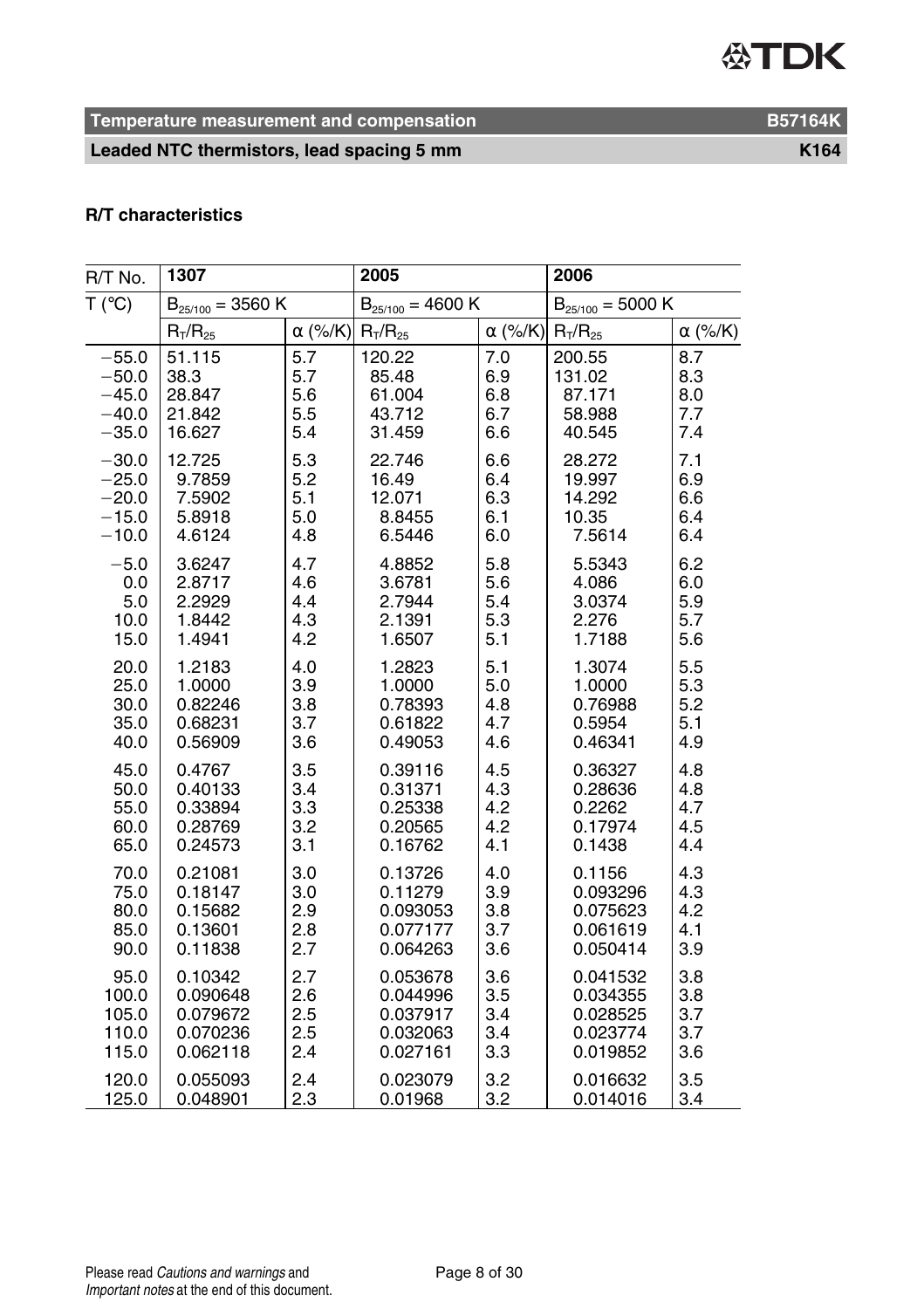**Temperature measurement and compensation B57164K** 

Leaded NTC thermistors, lead spacing 5 mm

| R/T No.                                   | 2007                                                  |                                                                    | 2903                                                      |                                                                         | 2904                                                    |                                 |
|-------------------------------------------|-------------------------------------------------------|--------------------------------------------------------------------|-----------------------------------------------------------|-------------------------------------------------------------------------|---------------------------------------------------------|---------------------------------|
| T (°C)                                    | $B_{25/100} = 4830 K$                                 |                                                                    | $B_{25/100} = 4200 K$                                     |                                                                         | $B_{25/100} = 4300 K$                                   |                                 |
|                                           | $R_{T}/R_{25}$                                        | $\alpha$ (%/K)                                                     | $R_{T}/R_{25}$                                            | $\alpha$ (%/K)                                                          | $R_T/R_{25}$                                            | $\alpha$ (%/K)                  |
| $-55.0$                                   | 185.87                                                | 8.4                                                                | 120.03                                                    | 7.7                                                                     | 121.46                                                  | 7.4                             |
| $-50.0$                                   | 123.23                                                | 8.1                                                                | 82.38                                                     | 7.4                                                                     | 84.439                                                  | 7.2                             |
| $-45.0$                                   | 82.888                                                | 7.8                                                                | 57.248                                                    | 7.2                                                                     | 59.243                                                  | 7.1                             |
| $-40.0$                                   | 56.544                                                | 7.6                                                                | 40.255                                                    | 7.0                                                                     | 41.938                                                  | 6.9                             |
| $-35.0$                                   | 39.061                                                | 7.3                                                                | 28.627                                                    | 6.7                                                                     | 29.947                                                  | 6.7                             |
| $-30.0$                                   | 27.321                                                | 7.1                                                                | 20.577                                                    | 6.6                                                                     | 21.567                                                  | 6.6                             |
| $-25.0$                                   | 19.326                                                | 6.8                                                                | 14.876                                                    | 6.4                                                                     | 15.641                                                  | 6.3                             |
| $-20.0$                                   | 13.823                                                | 6.6                                                                | 10.88                                                     | 6.1                                                                     | 11.466                                                  | 6.2                             |
| $-15.0$                                   | 10.001                                                | 6.4                                                                | 8.0808                                                    | 5.9                                                                     | 8.451                                                   | 6.0                             |
| $-10.0$                                   | 7.3067                                                | 6.4                                                                | 6.0612                                                    | 5.8                                                                     | 6.2927                                                  | 5.9                             |
| $-5.0$                                    | 5.3454                                                | 6.2                                                                | 4.5649                                                    | 5.6                                                                     | 4.7077                                                  | 5.7                             |
| 0.0                                       | 3.9484                                                | 5.9                                                                | 3.4708                                                    | 5.4                                                                     | 3.5563                                                  | 5.5                             |
| 5.0                                       | 2.9595                                                | 5.7                                                                | 2.6625                                                    | 5.2                                                                     | 2.7119                                                  | 5.3                             |
| 10.0                                      | 2.2358                                                | 5.6                                                                | 2.0599                                                    | 5.1                                                                     | 2.086                                                   | 5.1                             |
| 15.0                                      | 1.7001                                                | 5.4                                                                | 1.6069                                                    | 4.9                                                                     | 1.6204                                                  | 5.0                             |
| 20.0                                      | 1.3021                                                | 5.4                                                                | 1.2631                                                    | 4.8                                                                     | 1.2683                                                  | 4.8                             |
| 25.0                                      | 1.0000                                                | 5.2                                                                | 1.0000                                                    | 4.6                                                                     | 1.0000                                                  | 4.7                             |
| 30.0                                      | 0.7756                                                | 5.0                                                                | 0.79593                                                   | 4.5                                                                     | 0.7942                                                  | 4.6                             |
| 35.0                                      | 0.60507                                               | 4.9                                                                | 0.63796                                                   | 4.4                                                                     | 0.63268                                                 | 4.5                             |
| 40.0                                      | 0.47498                                               | 4.8                                                                | 0.51467                                                   | 4.2                                                                     | 0.5074                                                  | 4.3                             |
| 45.0                                      | 0.37533                                               | 4.7                                                                | 0.41887                                                   | 4.1                                                                     | 0.41026                                                 | 4.2                             |
| 50.0                                      | 0.29823                                               | 4.6                                                                | 0.34272                                                   | 4.0                                                                     | 0.33363                                                 | 4.1                             |
| 55.0                                      | 0.23763                                               | 4.5                                                                | 0.28081                                                   | 3.9                                                                     | 0.27243                                                 | 4.0                             |
| 60.0                                      | 0.19041                                               | 4.4                                                                | 0.23141                                                   | 3.8                                                                     | 0.2237                                                  | 3.9                             |
| 65.0                                      | 0.15356                                               | 4.3                                                                | 0.19211                                                   | 3.7                                                                     | 0.18459                                                 | 3.8                             |
| 70.0                                      | 0.12442                                               | 4.2                                                                | 0.16027                                                   | 3.6                                                                     | 0.15305                                                 | 3.7                             |
| 75.0                                      | 0.10131                                               | 4.1                                                                | 0.13421                                                   | 3.5                                                                     | 0.12755                                                 | 3.6                             |
| 80.0                                      | 0.08286                                               | 4.0                                                                | 0.11288                                                   | 3.4                                                                     | 0.10677                                                 | 3.5                             |
| 85.0                                      | 0.068004                                              | 3.9                                                                | 0.095326                                                  | 3.3                                                                     | 0.089928                                                | 3.4                             |
| 90.0                                      | 0.056032                                              | 3.8                                                                | 0.080828                                                  | 3.2                                                                     | 0.076068                                                | 3.3                             |
| 95.0                                      | 0.046379                                              | 3.8                                                                | 0.068916                                                  | 3.2                                                                     | 0.064524                                                | 3.3                             |
| 100.0                                     | 0.038533                                              | 3.7                                                                | 0.058989                                                  | 3.1                                                                     | 0.054941                                                | 3.2                             |
| 105.0                                     | 0.032169                                              | 3.6                                                                | 0.050701                                                  | 3.0                                                                     | 0.047003                                                | 3.1                             |
| 110.0                                     | 0.026952                                              | 3.5                                                                | 0.043735                                                  | 3.0                                                                     | 0.040358                                                | 3.0                             |
| 115.0                                     | 0.022658                                              | 3.4                                                                | 0.037778                                                  | 2.9                                                                     | 0.034743                                                | 3.0                             |
| 120.0<br>125.0<br>130.0<br>135.0<br>140.0 | 0.019111<br>0.016201<br>$\overline{\phantom{0}}$<br>- | 3.3<br>3.3<br>$\overline{\phantom{0}}$<br>$\overline{\phantom{0}}$ | 0.032736<br>0.028513<br>$\overline{\phantom{0}}$<br>—     | 2.8<br>2.7<br>-<br>$\overline{\phantom{0}}$<br>$\overline{\phantom{0}}$ | 0.030007<br>0.026006<br>0.022609<br>0.01972<br>0.017251 | 2.9<br>2.8<br>2.8<br>2.7<br>2.6 |
| 145.0<br>150.0<br>155.0                   | —<br>$\qquad \qquad -$<br>$\overline{\phantom{0}}$    | $\overline{\phantom{0}}$<br>$\equiv$                               | —<br>$\overline{\phantom{0}}$<br>$\overline{\phantom{0}}$ | $\overline{\phantom{0}}$<br>$\overline{\phantom{0}}$                    | 0.015139<br>0.013321<br>0.011754                        | 2.6<br>2.5<br>2.5               |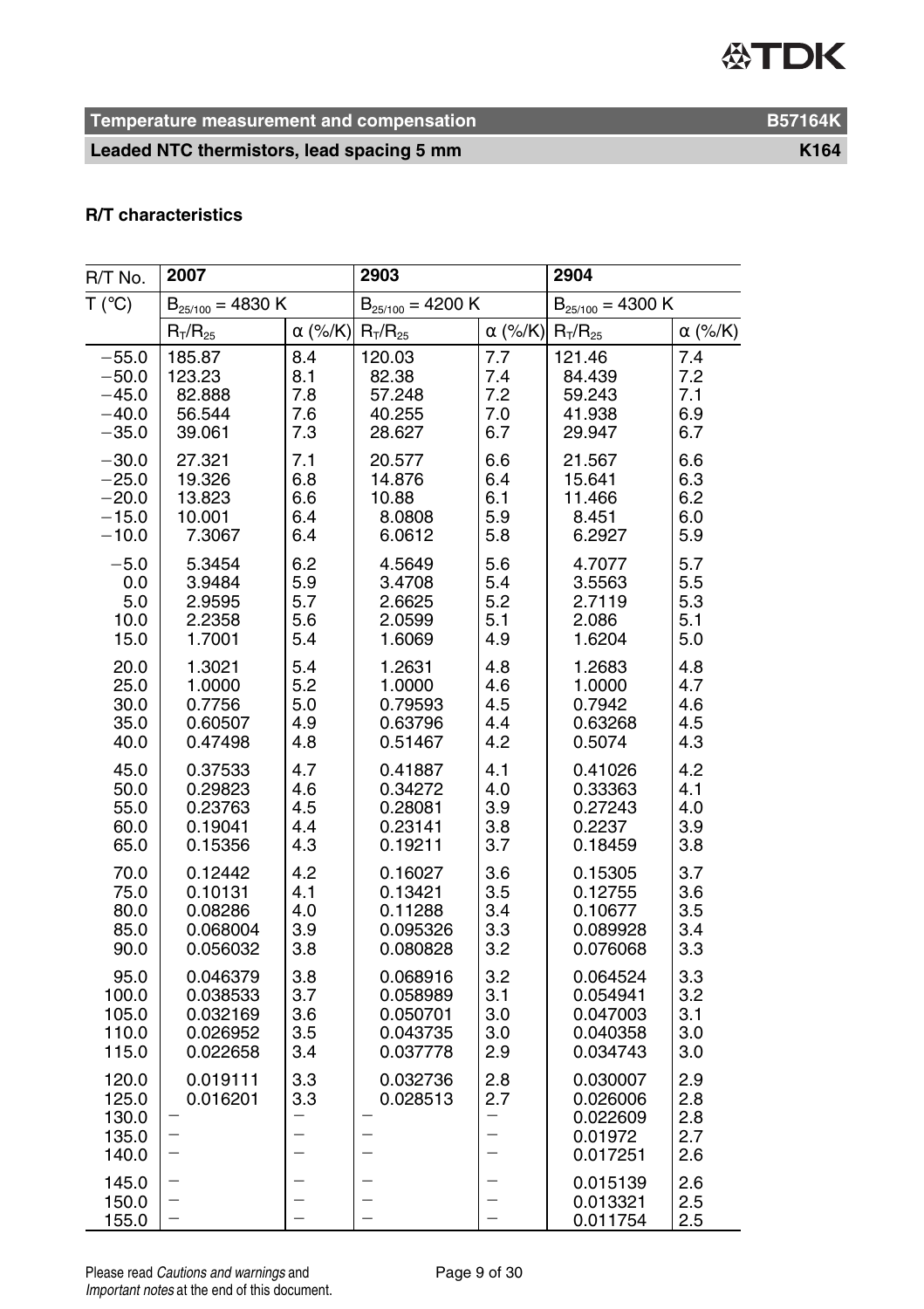**Temperature measurement and compensation B57164K** 

### Leaded NTC thermistors, lead spacing 5 mm

| R/T No.                                   | 4001                  |                          | 4003                                                     |                                 |
|-------------------------------------------|-----------------------|--------------------------|----------------------------------------------------------|---------------------------------|
| T (°C)                                    | $B_{25/100} = 3950 K$ |                          | $B_{25/100} = 4450 K$                                    |                                 |
|                                           | $R_T/R_{25}$          | $\alpha$ (%/K)           | $R_T/R_{25}$                                             | $\alpha$ (%/K)                  |
| $-55.0$                                   | 88.052                | 7.3                      | 103.81                                                   | 6.8                             |
| $-50.0$                                   | 61.65                 | 7.0                      | 73.707                                                   | 6.7                             |
| $-45.0$                                   | 43.727                | 6.8                      | 52.723                                                   | 6.6                             |
| $-40.0$                                   | 31.395                | 6.5                      | 37.988                                                   | 6.5                             |
| $-35.0$                                   | 22.802                | 6.3                      | 27.565                                                   | 6.4                             |
| $-30.0$                                   | 16.742                | 6.2                      | 20.142                                                   | 6.2                             |
| $-25.0$                                   | 12.367                | 6.0                      | 14.801                                                   | 6.1                             |
| $-20.0$                                   | 9.2353                | 5.6                      | 10.976                                                   | 5.9                             |
| $-15.0$                                   | 7.0079                | 5.4                      | 8.1744                                                   | 5.8                             |
| $-10.0$                                   | 5.3654                | 5.4                      | 6.1407                                                   | 5.7                             |
| $-5.0$                                    | 4.126                 | 5.2                      | 4.6331                                                   | 5.5                             |
| 0.0                                       | 3.2                   | 5.0                      | 3.5243                                                   | 5.4                             |
| 5.0                                       | 2.4986                | 4.9                      | 2.6995                                                   | 5.3                             |
| 10.0                                      | 1.9662                | 4.7                      | 2.0831                                                   | 5.1                             |
| 15.0                                      | 1.5596                | 4.6                      | 1.6189                                                   | 5.0                             |
| 20.0                                      | 1.2457                | 4.5                      | 1.2666                                                   | 4.9                             |
| 25.0                                      | 1.0000                | 4.4                      | 1.0000                                                   | 4.7                             |
| 30.0                                      | 0.80355               | 4.2                      | 0.78351                                                  | 4.6                             |
| 35.0                                      | 0.65346               | 4.1                      | 0.62372                                                  | 4.5                             |
| 40.0                                      | 0.53456               | 4.0                      | 0.49937                                                  | 4.4                             |
| 45.0                                      | 0.43966               | 3.9                      | 0.40218                                                  | 4.3                             |
| 50.0                                      | 0.36357               | 3.8                      | 0.32557                                                  | 4.2                             |
| 55.0                                      | 0.30183               | 3.7                      | 0.26402                                                  | 4.1                             |
| 60.0                                      | 0.25189               | 3.6                      | 0.21527                                                  | 4.0                             |
| 65.0                                      | 0.21136               | 3.5                      | 0.17693                                                  | 3.9                             |
| 70.0                                      | 0.17819               | 3.4                      | 0.14616                                                  | 3.8                             |
| 75.0                                      | 0.15089               | 3.3                      | 0.12097                                                  | 3.7                             |
| 80.0                                      | 0.12833               | 3.2                      | 0.10053                                                  | 3.7                             |
| 85.0                                      | 0.10948               | 3.1                      | 0.083761                                                 | 3.6                             |
| 90.0                                      | 0.093748              | 3.0                      | 0.070039                                                 | 3.5                             |
| 95.0                                      | 0.080764              | 2.9                      | 0.058937                                                 | 3.4                             |
| 100.0                                     | 0.069842              | 2.9                      | 0.049777                                                 | 3.4                             |
| 105.0                                     | 0.060455              | 2.9                      | 0.042146                                                 | 3.3                             |
| 110.0                                     | 0.052498              | 2.8                      | 0.035803                                                 | 3.2                             |
| 115.0                                     | 0.04574               | 2.7                      | 0.030504                                                 | 3.2                             |
| 120.0<br>125.0<br>130.0<br>135.0<br>140.0 | 0.039972<br>0.034984  | 2.7<br>2.6               | 0.026067<br>0.022332<br>0.019186<br>0.016515<br>0.014253 | 3.1<br>3.0<br>3.0<br>2.9<br>2.9 |
| 145.0<br>150.0<br>155.0                   |                       | $\overline{\phantom{0}}$ | 0.012367<br>0.010758<br>0.0093933                        | 2.8<br>2.8<br>2.7               |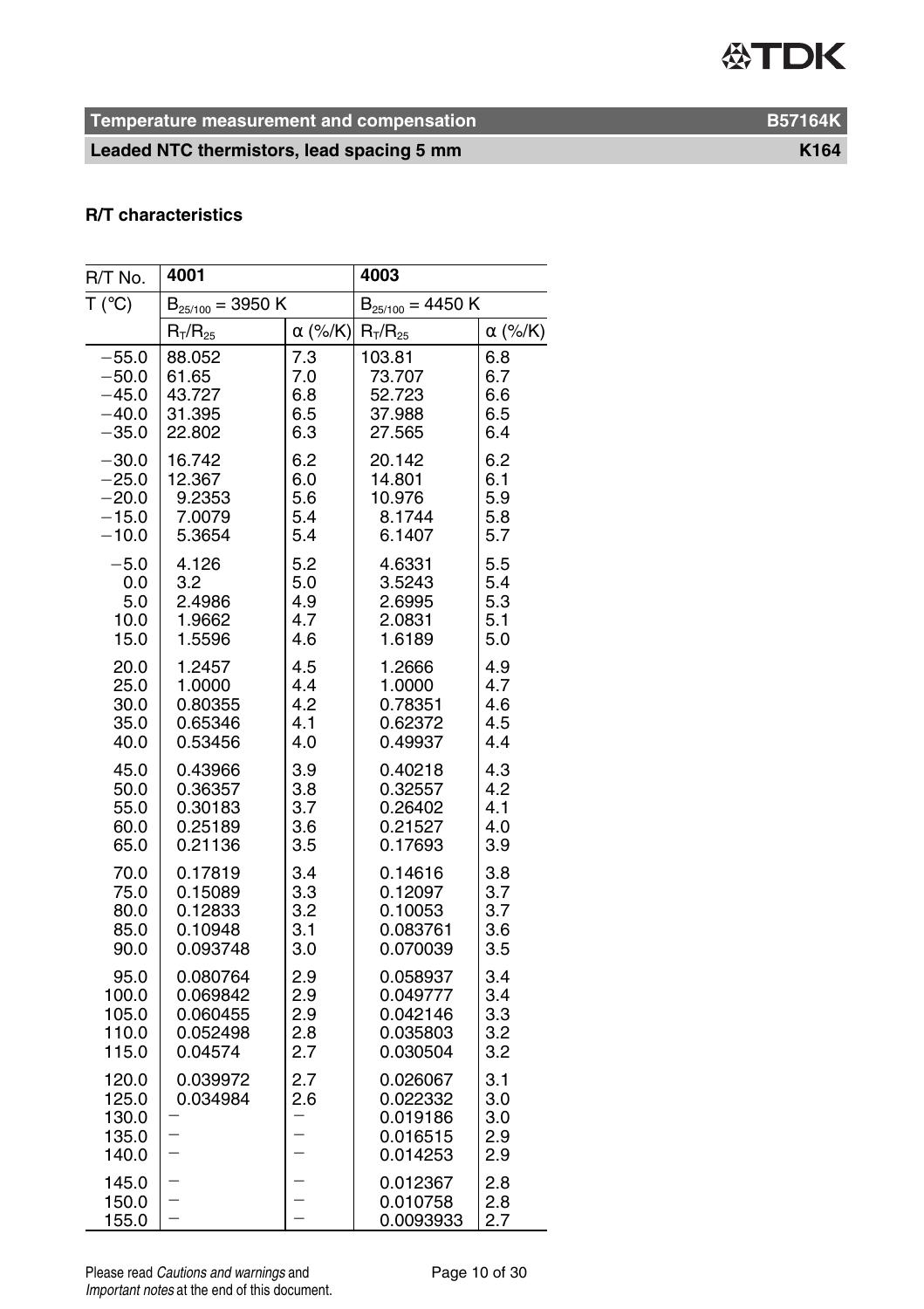| Temperature measurement and compensation  | <b>B57164K</b> |
|-------------------------------------------|----------------|
| Leaded NTC thermistors, lead spacing 5 mm | K164           |

#### **Taping and packing**

- **1 Taping of SMD NTC thermistors**
- **1.1 Cardboard tape for case size 0402 and 0603 (taping to IEC 60286-3)**



#### **Dimensions (mm)**

|                  | Case size<br>0402<br>(8-mm tape) | Case size<br>0603<br>$(8-mm)$ tape) | Tolerance          |
|------------------|----------------------------------|-------------------------------------|--------------------|
| $A_0 \times B_0$ | $0.60 \times 1.15$               | $0.95 \times 1.80$                  | $\pm 0.2$          |
| T <sub>2</sub>   | 0.70                             | 1.10                                |                    |
| T                | 0.60                             | 0.90                                | max.               |
| $\mathsf{D}_0$   | 1.50                             | 1.50                                | ±0.10              |
| $P_0$            | 4.00                             | 4.00                                | ±0.10 <sup>1</sup> |
| P <sub>2</sub>   | 2.00                             | 2.00                                | $\pm 0.05$         |
| $P_1$            | 2.00                             | 4.00                                | ±0.10              |
| W                | 8.00                             | 8.00                                | ±0.30              |
| E                | 1.75                             | 1.75                                | ±0.10              |
| F                | 3.50                             | 3.50                                | $\pm 0.05$         |
| G                | 0.75                             | 0.75                                | min.               |

1) ≤0.2 mm over 10 sprocket holes.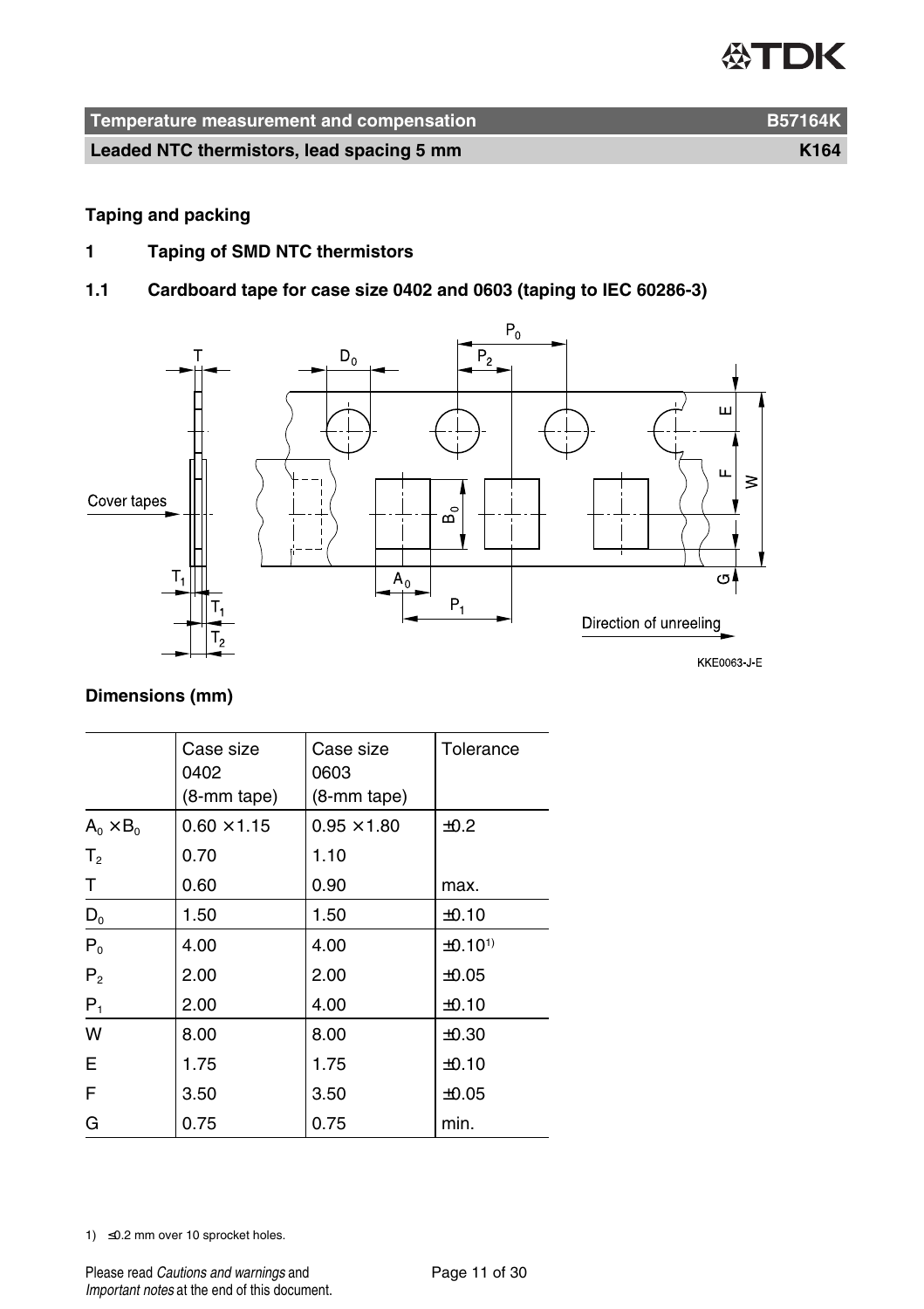#### **1.2 Blister tape for case size 0805 and 1206 (taping to IEC 60286-3)**



**KKE0053 C E** 

#### **Dimensions (mm)**

|                  | Case size<br>0805<br>(8-mm tape) | Case size<br>1206<br>(8-mm tape) | Tolerance          |
|------------------|----------------------------------|----------------------------------|--------------------|
| $A_0 \times B_0$ | $1.60 \times 2.40$               | $1.90 \times 3.50$               | ±0.2               |
| $K_0$            | 1.40                             | 1.40                             | max.               |
| T <sub>2</sub>   | 2.5                              | 2.5                              | max.               |
| $D_0$            | 1.50                             | 1.50                             | $+0.10/-0$         |
| $D_1$            | 1.00                             | 1.00                             | min.               |
| $P_0$            | 4.00                             | 4.00                             | ±0.10 <sup>2</sup> |
| P <sub>2</sub>   | 2.00                             | 2.00                             | ±0.05              |
| $P_1$            | 4.00                             | 4.00                             | ±0.10              |
| W                | 8.00                             | 8.00                             | $\pm 0.30$         |
| E                | 1.75                             | 1.75                             | ±0.10              |
| F                | 3.50                             | 3.50                             | ±0.05              |
| G                | 0.75                             | 0.75                             | min.               |

2) ≤0.2 mm over 10 sprocket holes.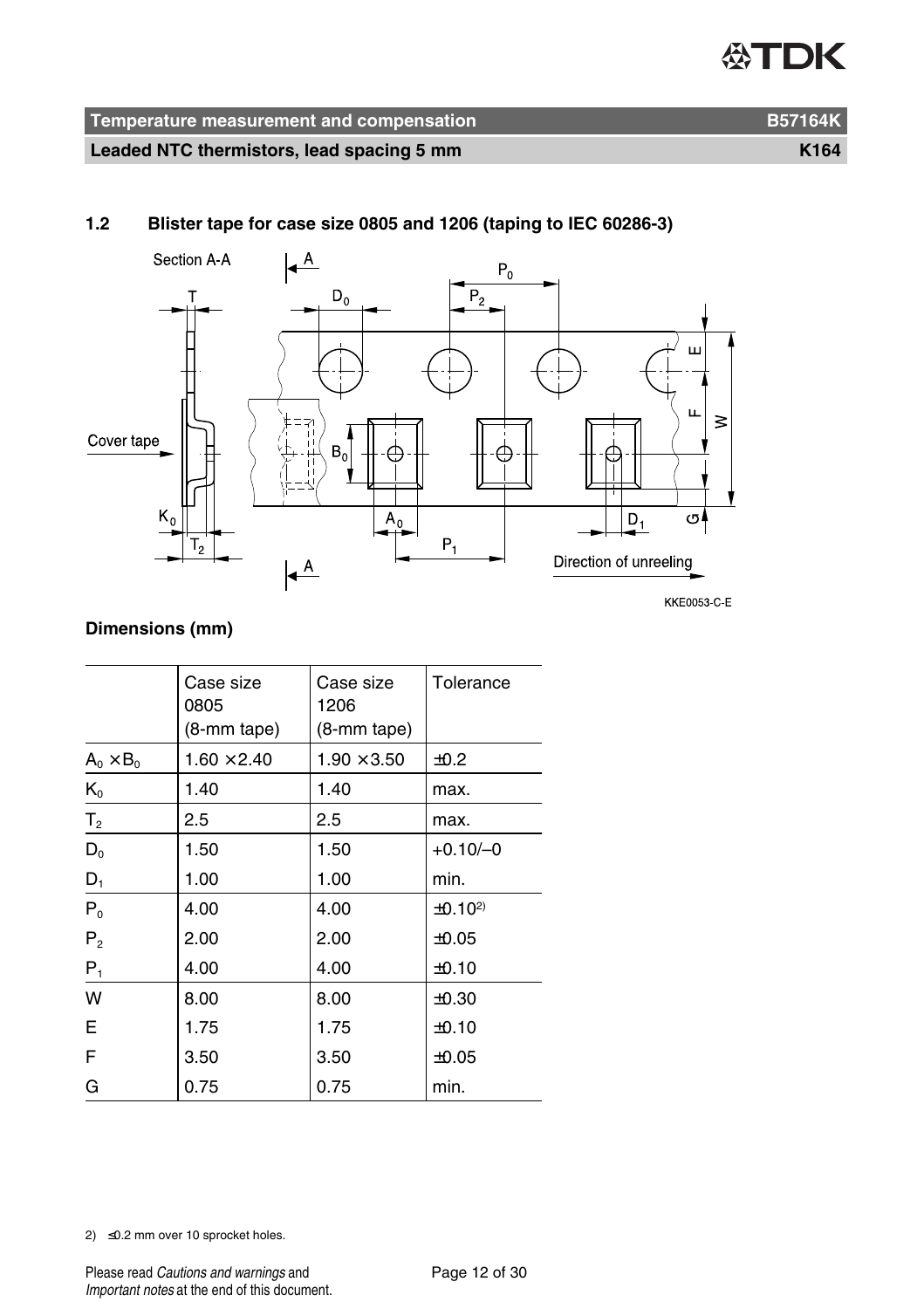| Temperature measurement and compensation  | <b>B57164K</b>   |
|-------------------------------------------|------------------|
| Leaded NTC thermistors, lead spacing 5 mm | K <sub>164</sub> |

#### **1.3 Reel packing**



#### **Packing survey**

| Case<br>size | Chip<br>thick-<br>ness <sup>3</sup> | 8-mm tape      |                | Reel dimensions |         |                | Packing units |                |                |                          |
|--------------|-------------------------------------|----------------|----------------|-----------------|---------|----------------|---------------|----------------|----------------|--------------------------|
|              | mm                                  |                |                | mm              |         |                |               |                | pcs./reel      |                          |
|              |                                     | <b>Blister</b> | Card-<br>board | A               | Tol.    | W <sub>1</sub> | Tol.          | W <sub>2</sub> | 180-mm<br>reel | 330-mm<br>reel           |
| 0402         | 0.5                                 |                | x              | 180             | $-3/+0$ | 8.4            | $+1.5/-0$     | 14.4 max.      | 10000          |                          |
| 0603         | 0.8                                 |                | x              | 180             | $-3/+0$ | 8.4            | $+1.5/-0$     | 14.4 max.      | 4000           | $\overline{\phantom{0}}$ |
|              |                                     |                |                | 330             | ±2.0    | 12.4           | $+1.5/-0$     | 18.4 max.      |                | 16000                    |
| 0805         | 0.8                                 | x              |                | 180             | $-3/+0$ | 8.4            | $+1.5/-0$     | 14.4 max.      | 4000           | 16000                    |
|              | 1.2                                 | x              |                | 330             | ±2.0    | 12.4           | $+1.5/-0$     | 18.4 max.      | 3000           | 12000                    |
| 1206         | 0.8                                 | x              |                | 180             | $-2/+0$ | 8.4            | $+1.5/-0$     | 14.4 max.      | 4000           | -                        |
|              | 1.2                                 | x              |                | 180             | $-2/+0$ | 8.4            | $+1.5/-0$     | 14.4 max.      | 2000           | -                        |

### **2 Packing codes**

The last two digits of the complete ordering code state the packing mode:

| Last two digits |            |                |                     |
|-----------------|------------|----------------|---------------------|
| 60              | <b>SMD</b> | Cardboard tape | 180-mm reel packing |
| 62              | <b>SMD</b> | Blister tape   | 180-mm reel packing |
| 70              | <b>SMD</b> | Cardboard tape | 330-mm reel packing |
| 72              | <b>SMD</b> | Blister tape   | 330-mm reel packing |

3) Chip thickness depends on the resistance value.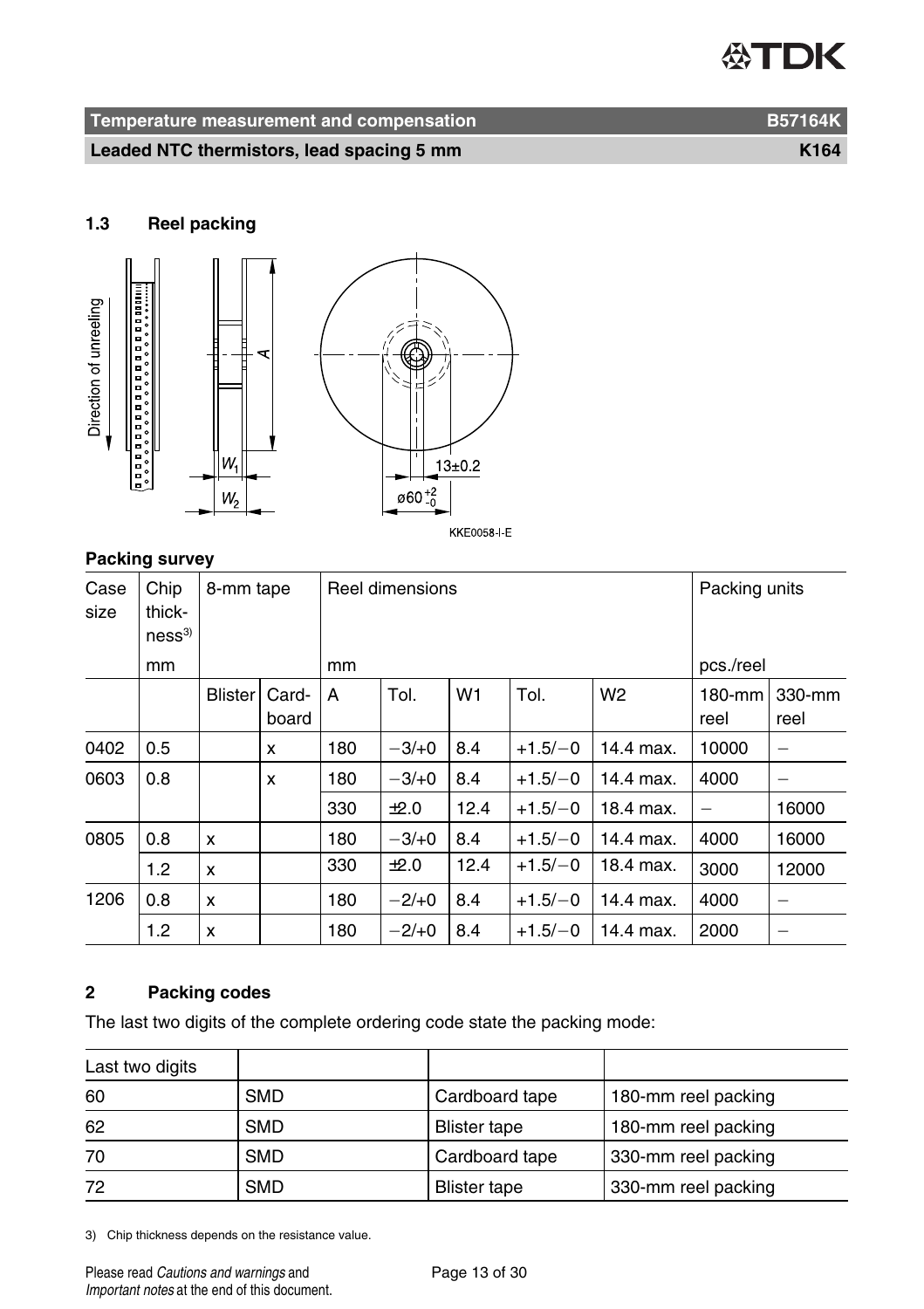| Temperature measurement and compensation  | <b>B57164K</b>   |
|-------------------------------------------|------------------|
| Leaded NTC thermistors, lead spacing 5 mm | K <sub>164</sub> |

#### **3 Taping of radial leaded NTC thermistors**

#### **Dimensions and tolerances**

**Lead spacing**  $F = 2.5$  **mm and 5.0 mm** (taping to IEC 60286-2)



### **Dimensions (mm)**

|                                                  | Lead     | Lead    | Tolerance of | <b>Remarks</b>                    |
|--------------------------------------------------|----------|---------|--------------|-----------------------------------|
|                                                  |          |         |              |                                   |
|                                                  | spacing  | spacing | lead spacing |                                   |
|                                                  | $2.5$ mm | 5 mm    | $2.5/5$ mm   |                                   |
| w                                                | 11.0     | 11.5    | max.         |                                   |
| th                                               | 5.0      | 6.0     | max.         |                                   |
| d                                                | 0.5/0.6  | 0.5/0.6 | ±0.05        |                                   |
| ${\sf P}_0$                                      | 12.7     | 12.7    | ±0.3         | $\pm$ 1 mm / 20 sprocket holes    |
| $\frac{P_1}{F}$                                  | 5.1      | 3.85    | ±0.7         |                                   |
|                                                  | 2.5      | 5.0     | $+0.6/-0.1$  |                                   |
| $\Delta h$                                       | 0        | 0       | ±2.0         | measured at top of component body |
| $\mathop{\underline{\Delta\mathsf{p}}}\nolimits$ | 0        | 0       | ±1.3         |                                   |
| W                                                | 18.0     | 18.0    | ±0.5         |                                   |
| $W_0$                                            | 5.5      | 5.5     | min.         | peel-off force ≥5 N               |
| $W_1$                                            | 9.0      | 9.0     | $+0.75/-0.5$ |                                   |
| W <sub>2</sub>                                   | 3.0      | 3.0     | max.         |                                   |
| H                                                | 18.0     | 18.0    | $+2.0/-0$    |                                   |
| $H_0$                                            | 16.0     | 16.0    | ±0.5         |                                   |
| $H_1$                                            | 32.2     | 32.2    | max.         |                                   |
| $D_0$                                            | 4.0      | 4.0     | ±0.2         |                                   |
| $\mathsf{t}$                                     | 0.9      | 0.9     | max.         | without wires                     |
| Г                                                | 11.0     | 11.0    | max.         |                                   |
| $L_1$                                            | 4.0      | 4.0     | max.         |                                   |

Please read Cautions and warnings and <br>
Page 14 of 30 Important notes at the end of this document.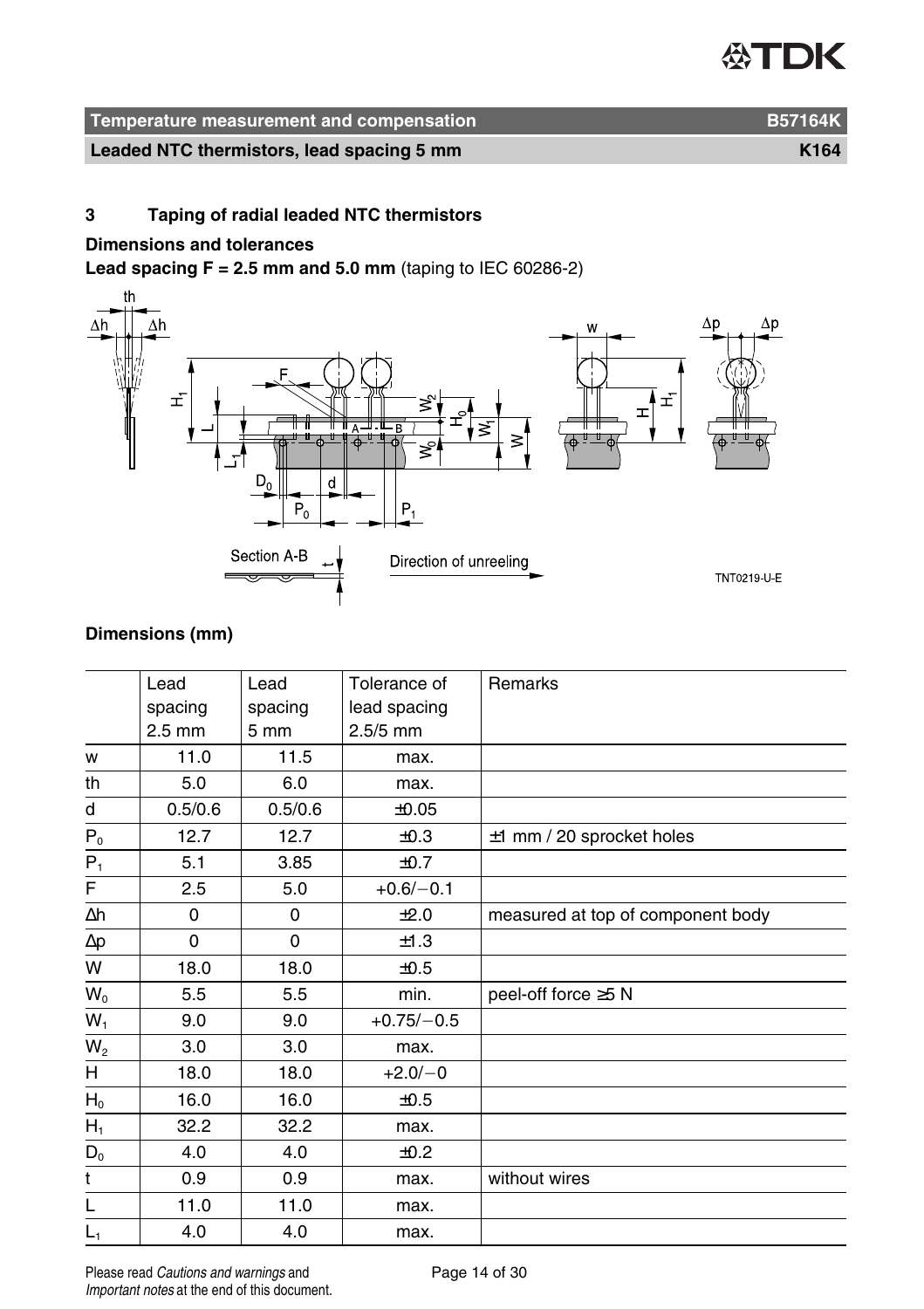| Temperature measurement and compensation  | <b>B57164K</b>   |
|-------------------------------------------|------------------|
| Leaded NTC thermistors, lead spacing 5 mm | K <sub>164</sub> |

#### **Types of packing**

Ammo packing



| Ammo<br>type | x  |     |     |
|--------------|----|-----|-----|
|              | 80 | 240 | 210 |

**Packing unit:** 1000 - 2000 pcs./reel

Reel packing





### **Packing unit:** 1000 - 2000 pcs./reel

### **Reel dimensions (in mm)**

| Reel type |          |          |            | W       |
|-----------|----------|----------|------------|---------|
|           | 360 max. | $31 + 1$ | approx. 45 | 54 max. |
| Ш         | 500 max. | $23 + 1$ | approx. 59 | 72 max. |

Please read Cautions and warnings and <br>
Page 15 of 30 Important notes at the end of this document.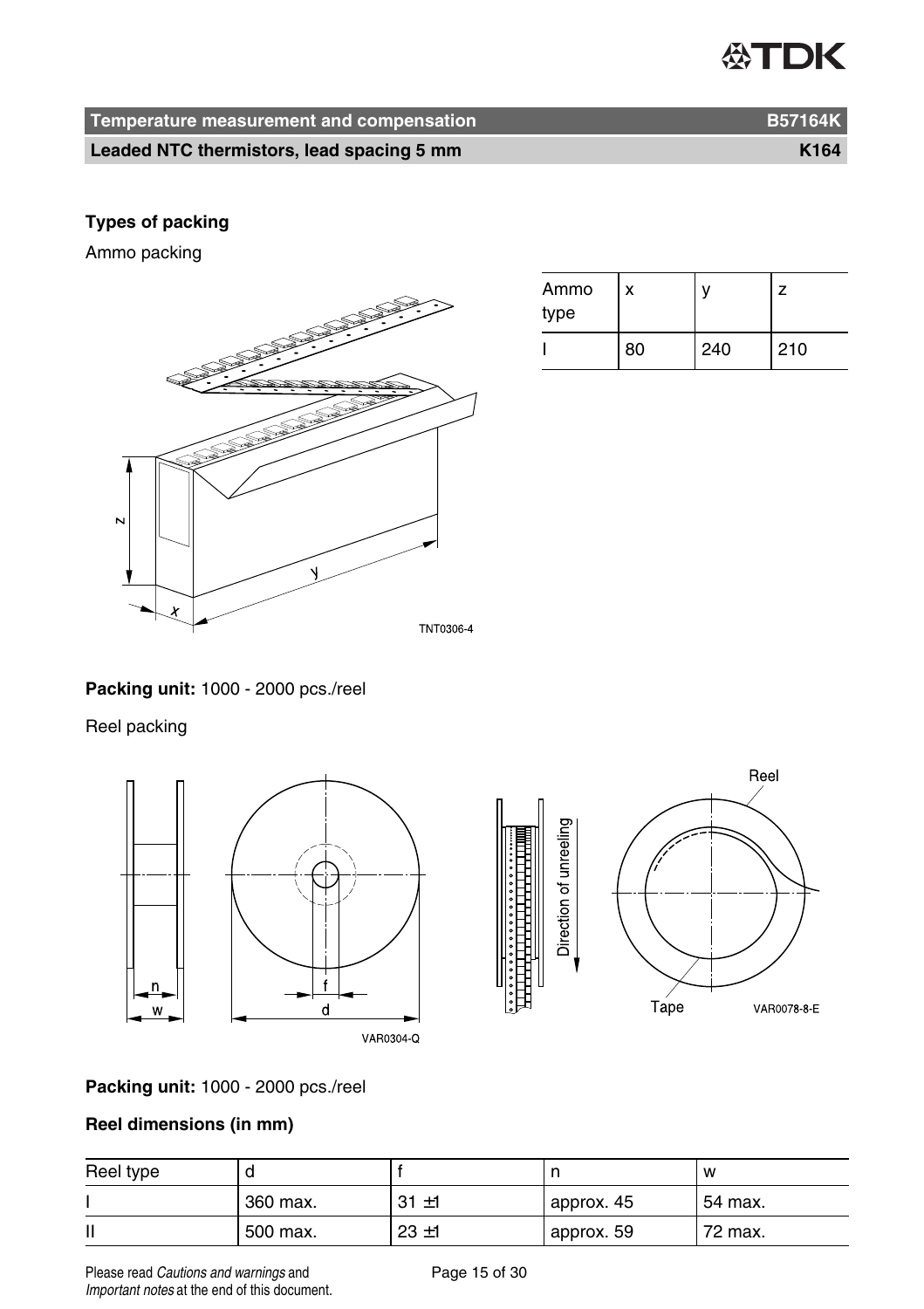| Temperature measurement and compensation  | <b>B57164K</b>   |
|-------------------------------------------|------------------|
| Leaded NTC thermistors, lead spacing 5 mm | K <sub>164</sub> |

Cassette packing



**Packing unit:** 1000 - 2000 pcs./cassette

#### Bulk packing

The components are packed in cardboard boxes, the size of which depends on the order quantity.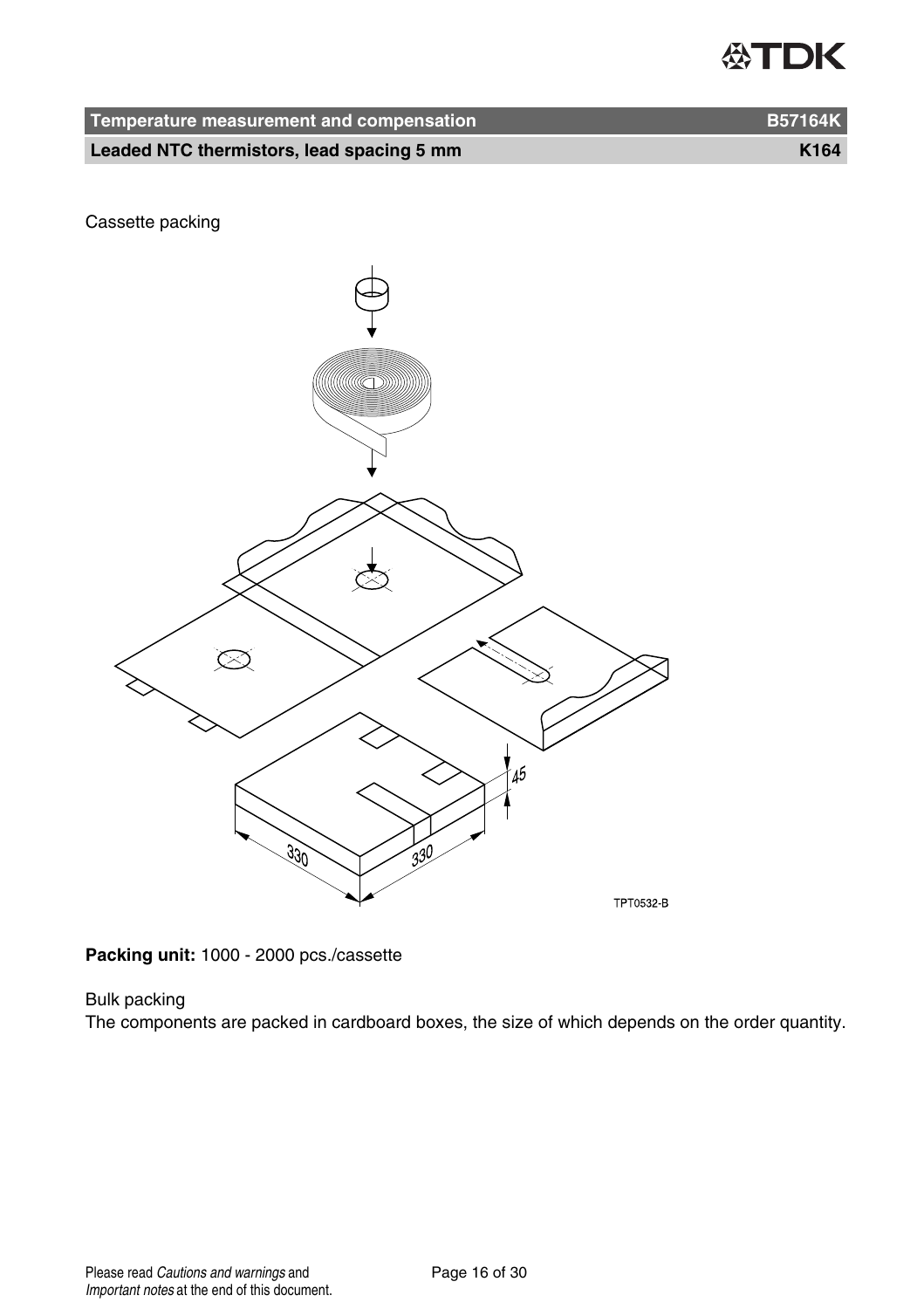**Temperature measurement and compensation B57164K** 

**Leaded NTC thermistors, lead spacing 5 mm K164** 

#### **4 Packing codes**

The last two digits of the complete ordering code state the packing mode:

| Last two digits                      |                        |                |                            |
|--------------------------------------|------------------------|----------------|----------------------------|
| 00, 01, 02, 03,04,<br>05, 06, 07, 08 |                        | <b>Bulk</b>    |                            |
| 40                                   |                        | <b>Bulk</b>    |                            |
| 45                                   |                        | <b>Bulk</b>    |                            |
| 50                                   | Radial leads, kinked   | Cardboard tape | Cassette packing           |
| 51                                   | Radial leads, kinked   | Cardboard tape | 360 or 500-mm reel packing |
| 52                                   | Radial leads, straight | Cardboard tape | Cassette packing           |
| 53                                   | Radial leads, straight | Cardboard tape | 360 or 500-mm reel packing |
| 54                                   | Radial leads, kinked   | Cardboard tape | AMMO packing               |
| 55                                   | Radial leads, straight | Cardboard tape | AMMO packing               |

(If no packing code is indicated, this corresponds to 40)

| Example 1: | B57164K0102J000 | <b>Bulk</b>                      |
|------------|-----------------|----------------------------------|
|            | B57164K0102J052 | Cardboard tape, cassette packing |
| Example 2: | B57881S0103F002 | Bulk                             |
|            | B57881S0103F251 | Cardboard tape, reel packing     |
|            |                 |                                  |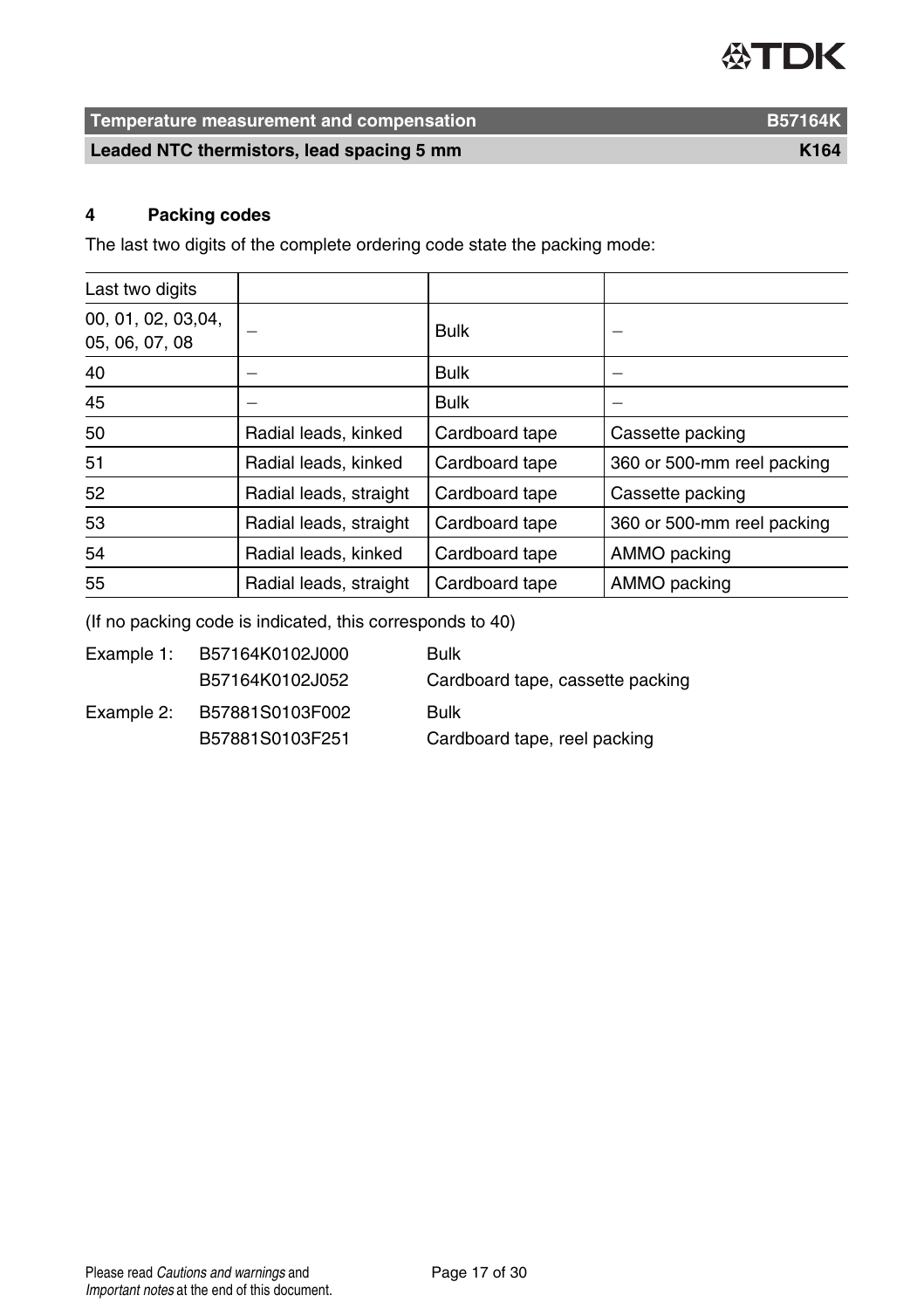**Temperature measurement and compensation B57164K**

**Leaded NTC thermistors, lead spacing 5 mm K164** matrices and the K164

#### **Mounting instructions**

#### **1 Soldering**

#### **1.1 Leaded NTC thermistors**

Leaded thermistors comply with the solderability requirements specified by CECC.

When soldering, care must be taken that the NTC thermistors are not damaged by excessive heat. The following maximum temperatures, maximum time spans and minimum distances have to be observed:

|                          | Dip soldering         | Iron soldering       |
|--------------------------|-----------------------|----------------------|
| Bath temperature         | max. 260 $^{\circ}$ C | max. 360 $\degree$ C |
| Soldering time           | max.4s                | max. 2s              |
| Distance from thermistor | min. 6 mm             | min. 6 mm            |

Under more severe soldering conditions the resistance may change.

#### **1.2 Leadless NTC thermistors**

In case of NTC thermistors without leads, soldering is restricted to devices which are provided with a solderable metallization. The temperature shock caused by the application of hot solder may produce fine cracks in the ceramic, resulting in changes in resistance.

To prevent leaching of the metallization, solder with silver additives or with a low tin content should be used. In addition, soldering methods should be employed which permit short soldering times.

#### **1.3 SMD NTC thermistors**

SMD NTC thermistors can be provided with a nickel barrier termination or on special request with silver-palladium termination. The usage of mild, non-activated fluxes for soldering is recommended as well as a proper cleaning of the PCB.

■ Nickel barrier termination

The nickel barrier layer of the silver/nickel/tin termination (see figure 1) prevents leaching of the silver base metalization layer. This allows great flexibility in the selection of soldering parameters.

The tin prevents the nickel layer from oxidizing and thus ensures better wetting by the solder. The nickel barrier termination is suitable for all commonly-used soldering methods.

**Note:** SMD NTCs with AgPd termination are not approved for lead-free soldering.



Figure 1

SMD NTC thermistors, structure of nickel barrier termination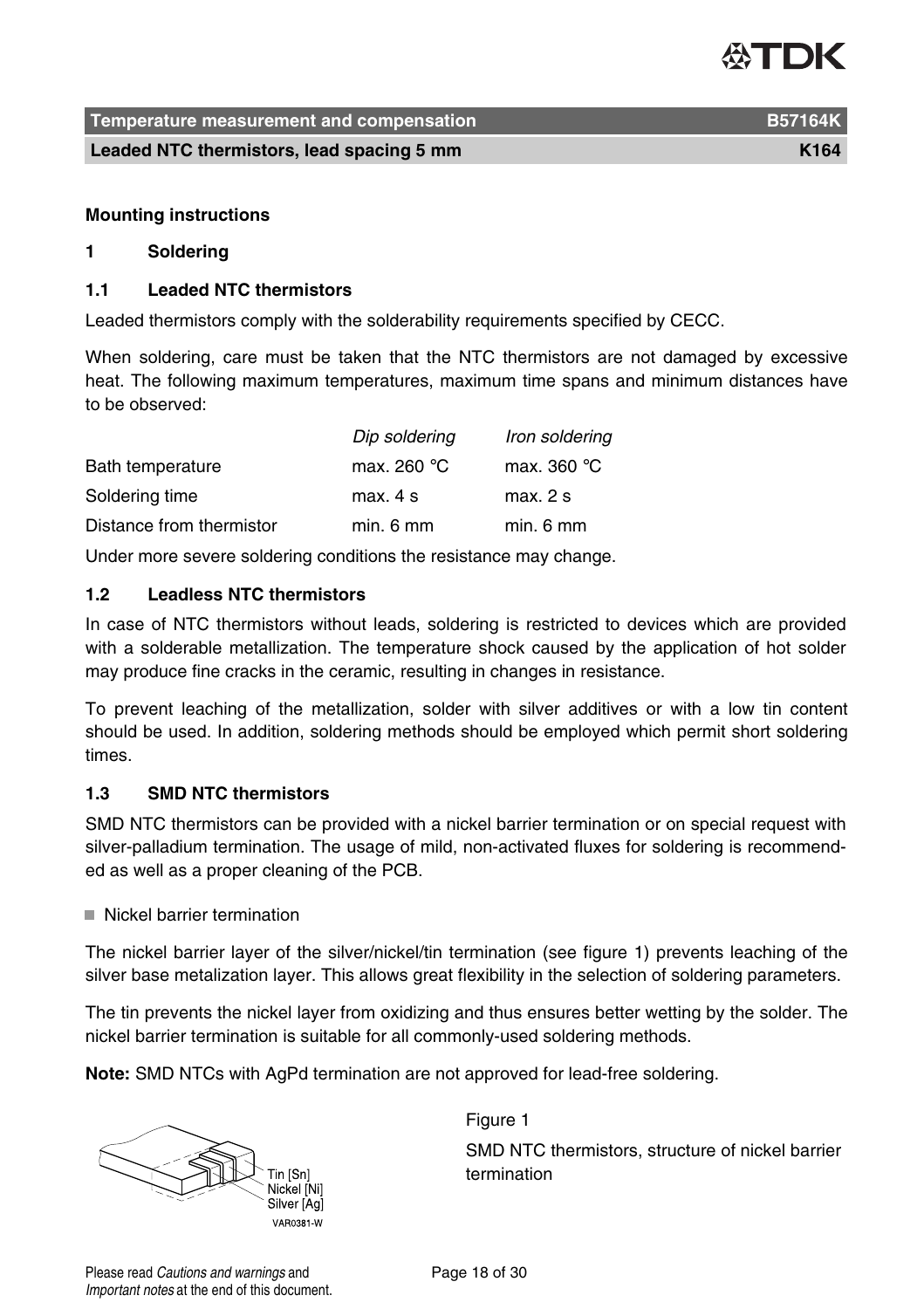# **ATDK**

**Temperature measurement and compensation B57164K** B57164K

**Leaded NTC thermistors, lead spacing 5 mm K164** matrices and the K164

#### **1.3.1 Solderability (test to IEC 60068-2-58)**

Preconditioning: Immersion into flux F-SW 32.

Evaluation criterion: Wetting of soldering areas ≥95%.

| Solder                         | Bath temperature (°C) | Dwell time (s) |
|--------------------------------|-----------------------|----------------|
| SnPb 60/40                     | $215 + 3$             | $3 \pm 0.3$    |
| SnAg (3.0  4.0), Cu (0.5  0.9) | $245 + 3$             | $3 \pm 0.3$    |

#### **1.3.2 Resistance to soldering heat (test to IEC 60068-2-58)**

Preconditioning: Immersion into flux F-SW 32. Evaluation criterion: Leaching of side edges ≤1/3.

| Solder                                        | Bath temperature (°C) | Dwell time (s) |
|-----------------------------------------------|-----------------------|----------------|
| SnPb 60/40                                    | $260 + 5$             | $10 + 1$       |
| SnAg $(3.0 \dots 4.0)$ , Cu $(0.5 \dots 0.9)$ | $260 + 5$             | $10 + 1$       |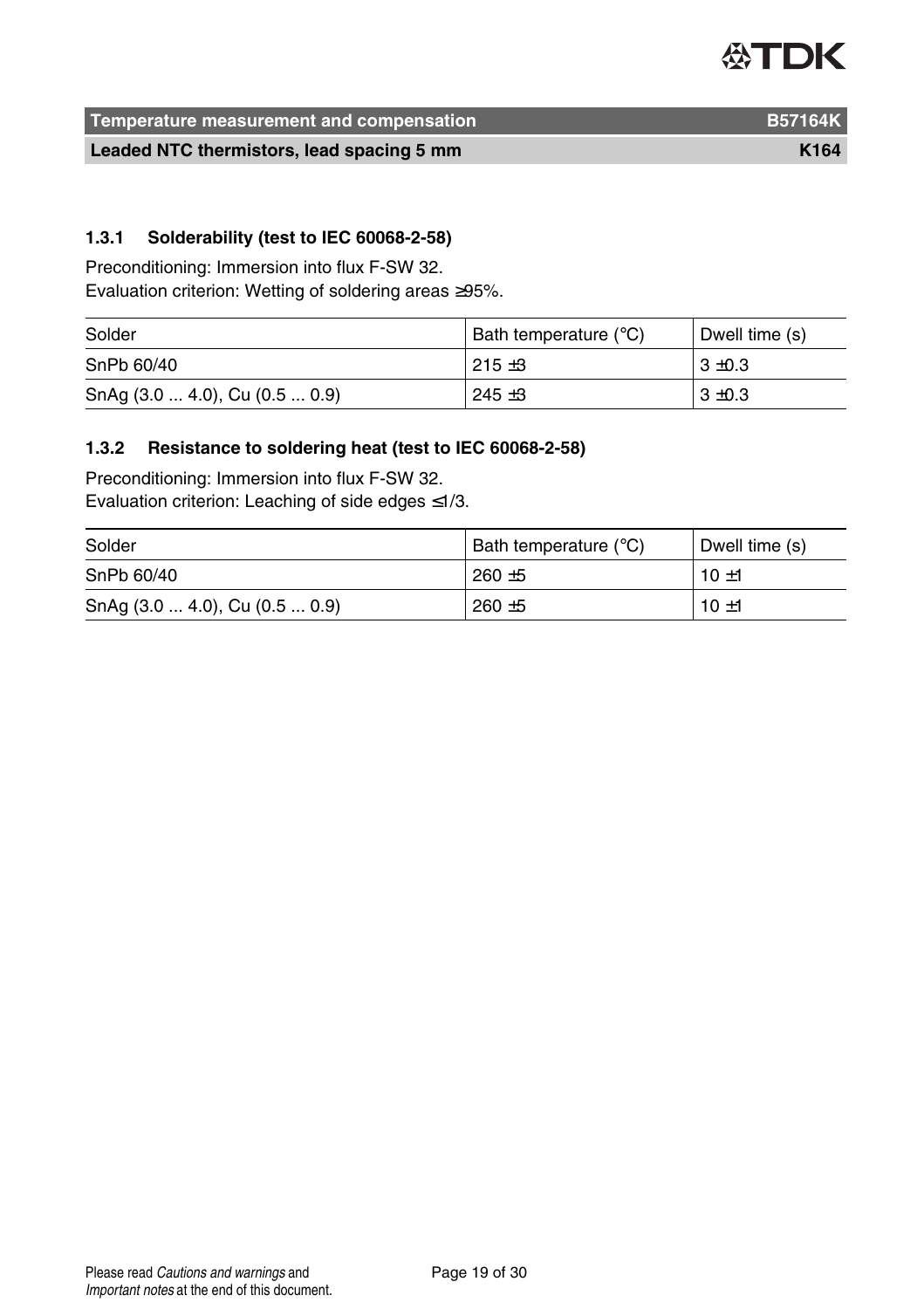### **公丁口K**

| Temperature measurement and compensation | <b>B57164K</b> |
|------------------------------------------|----------------|
|                                          |                |

**Leaded NTC thermistors, lead spacing 5 mm K164** 

#### **Wave soldering**

Temperature characteristic at component terminal with dual wave soldering



#### Solder joint profiles for silver/nickel/tin terminations



Too much solder Pad geometry too large, not soldered in preferred direction

KKE0288 H E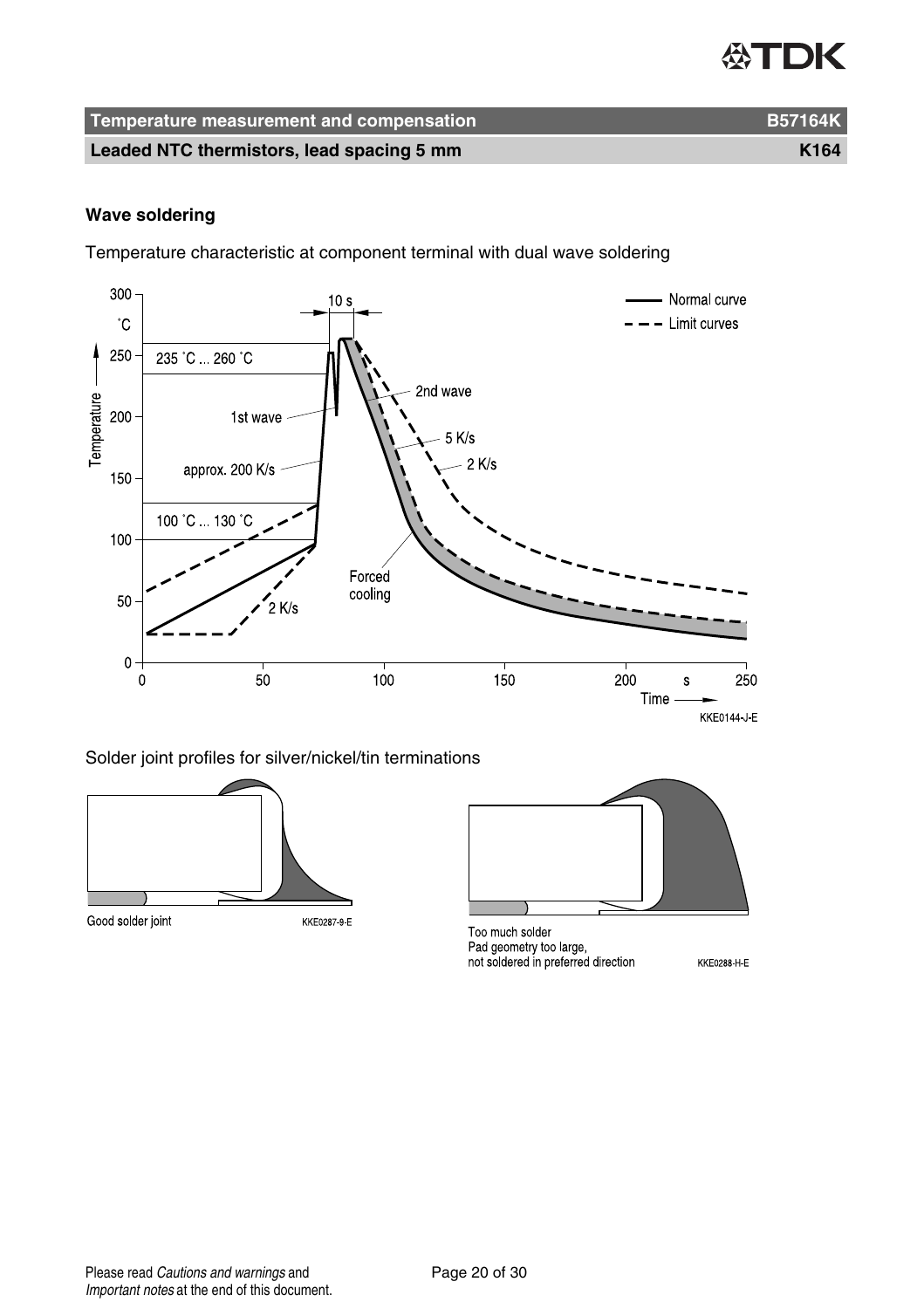| Temperature measurement and compensation  | <b>B57164K</b> |
|-------------------------------------------|----------------|
| Leaded NTC thermistors, lead spacing 5 mm | K164           |

#### **Reflow soldering**

Recommended temperature characteristic for reflow soldering following JEDEC J-STD-020D



| <b>Profile feature</b>                  |                                                | Sn-Pb eutectic assembly      | Pb-free assembly             |
|-----------------------------------------|------------------------------------------------|------------------------------|------------------------------|
| Preheat and soak                        |                                                |                              |                              |
| - Temperature min                       | ${\mathsf T}_{\sf smin}$                       | 100 $\degree$ C              | 150 °C                       |
| - Temperature max                       | $\mathsf{I}_{\text{smax}}$                     | 150 $\degree$ C              | 200 °C                       |
| - Time                                  | $\rm t_{\rm smin}$ to $\rm t_{\rm smax}$       | 60  120 s                    | 60180s                       |
| Average ramp-up rate                    | ${\sf T}_{\sf smax}$ to ${\sf T}_{\sf p}$ .    | $3 °C/s$ max.                | $3^{\circ}$ C/s max.         |
| Liquidous temperature                   | Ιı.                                            | 183 °C                       | 217 °C                       |
| Time at liquidous                       | Ţ.                                             | 60150s                       | 60150s                       |
| Peak package body temperature           | $T_{p}^{(1)}$                                  | 220 °C  235 °C <sup>2)</sup> | 245 °C  260 °C <sup>2)</sup> |
| Time $(t_P)^3$ within 5 °C of specified |                                                | $20 s^{3}$                   | $30 s^{3}$                   |
| classification temperature $(T_c)$      |                                                |                              |                              |
| Average ramp-down rate                  | $\overline{T}_{\text{p}}$ to $T_{\text{smax}}$ | $6°C/s$ max.                 | $6 °C/s$ max.                |
| Time 25 °C to peak temperature          |                                                | maximum 6 min                | maximum 8 min                |

1) Tolerance for peak profile temperature  $(T_P)$  is defined as a supplier minimum and a user maximum.

2) Depending on package thickness. For details please refer to JEDEC J-STD-020D.

3) Tolerance for time at peak profile temperature  $(t_P)$  is defined as a supplier minimum and a user maximum.

**Note:** All temperatures refer to topside of the package, measured on the package body surface. Number of reflow cycles: 3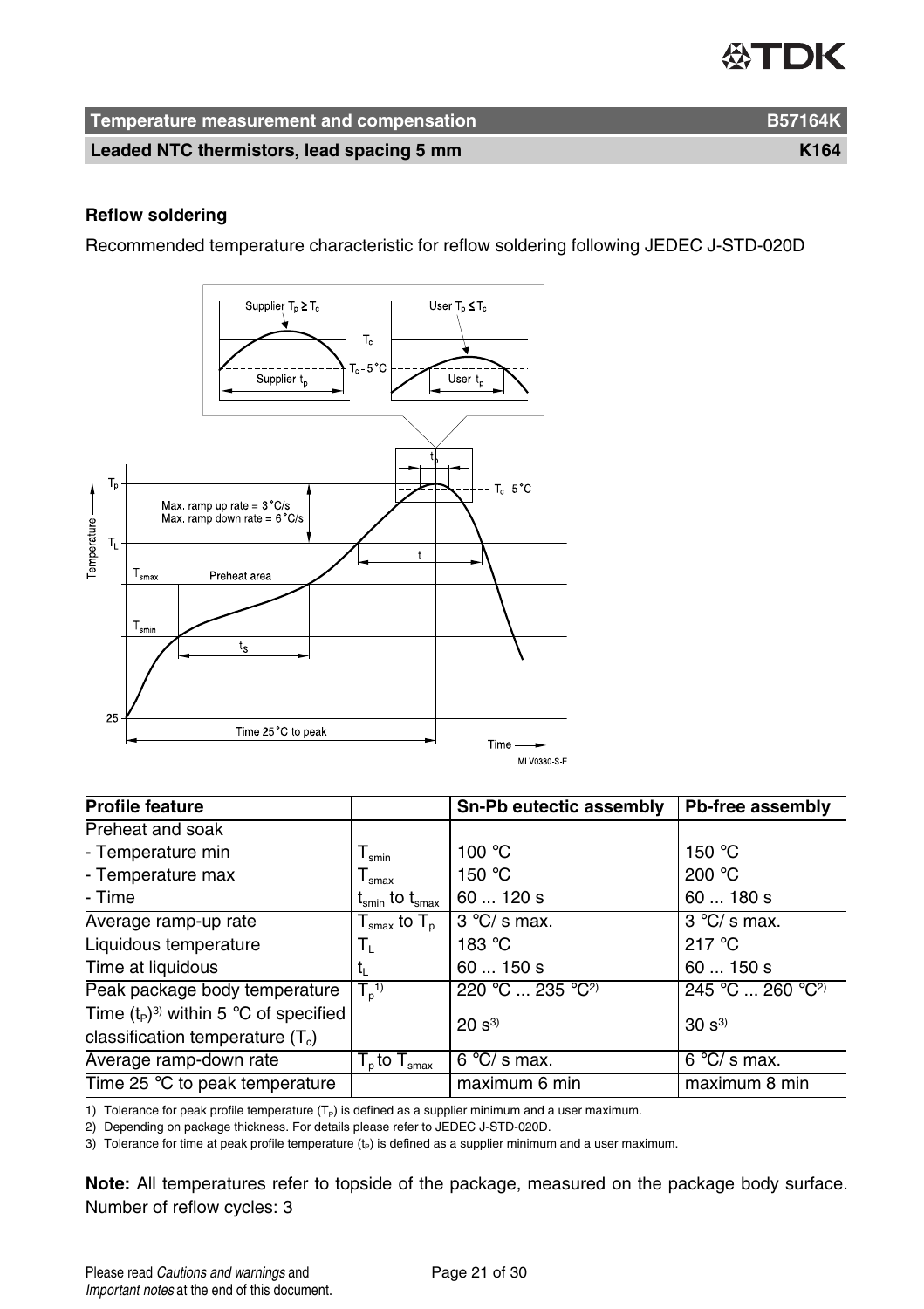# 怂TDK

**Temperature measurement and compensation B57164K**

**Leaded NTC thermistors, lead spacing 5 mm K164** 

Solder joint profiles for silver/nickel/tin terminations





Too much solder Pad geometry too large

**KKE0071 A E** 

Poor wetting KKE0072 | E

#### **1.3.3 Recommended geometry of solder pads**



#### Recommended maximum dimensions (mm)

| Case size<br>inch/mm | А   | B   | C   |
|----------------------|-----|-----|-----|
| 0402/1005            | 0.6 | 0.6 | 1.7 |
| 0603/1608            | 1.0 | 1.0 | 3.0 |
| 0805/2012            | 1.3 | 1.2 | 3.4 |
| 1206/3216            | 1.8 | 1.2 | 4.5 |

#### **1.3.4 Notes**

Iron soldering should be avoided, hot air methods are recommended for repair purposes.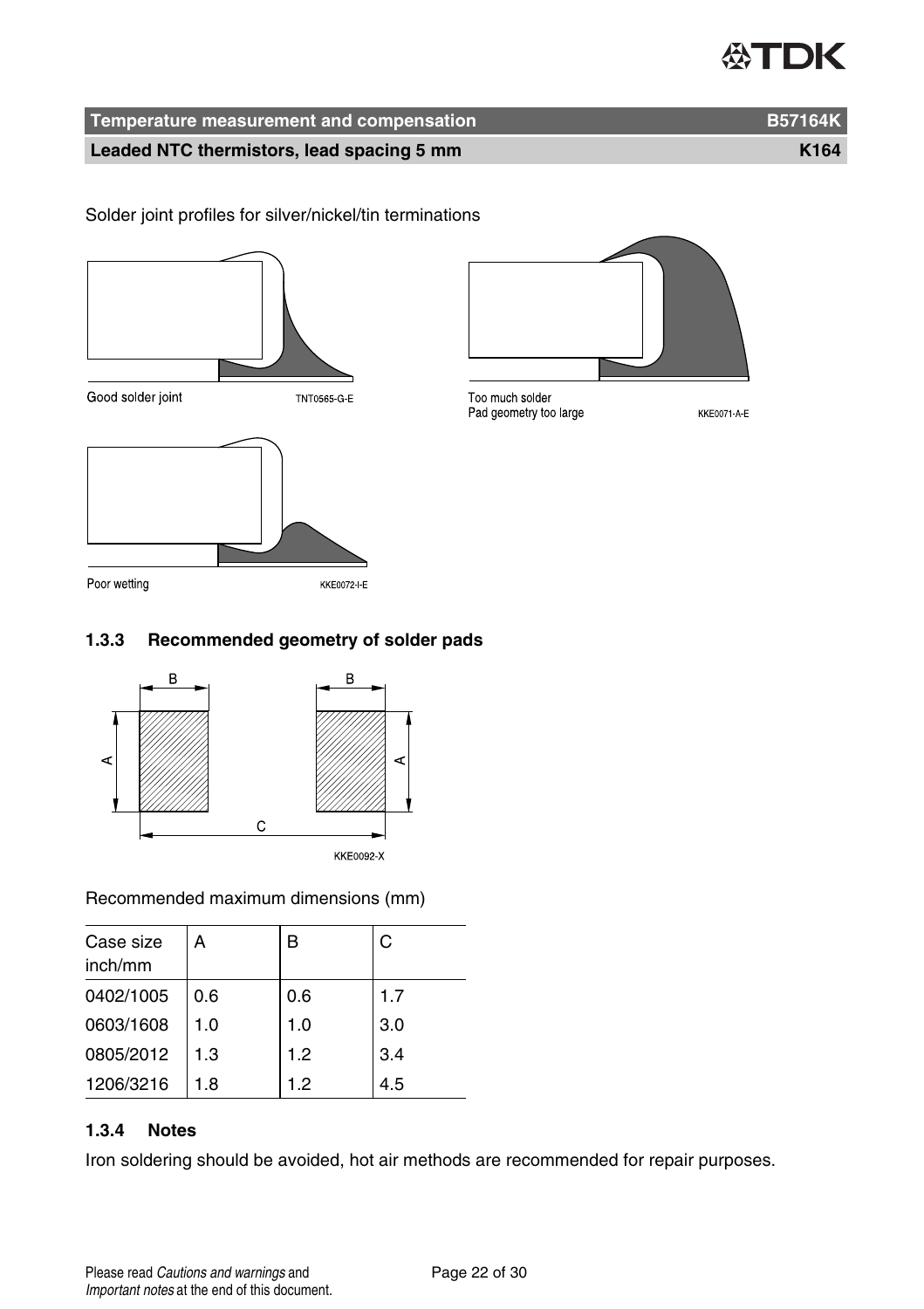### ASTIDIK

| Temperature measurement and compensation  | <b>B57164K</b> |
|-------------------------------------------|----------------|
| Leaded NTC thermistors, lead spacing 5 mm | K164           |

#### **2 Conductive adhesion**

An alternative to soldering is the gluing of thermistors with conductive adhesives. The benefit of this method is that it involves no thermal stress. The adhesives used must be chemically inert.

#### **3 Clamp contacting**

Pressure contacting by means of clamps is particularly suitable for applications involving frequent switching and high turn-on powers.

#### **4 Robustness of terminations (leaded types)**

The leads meet the requirements of IEC 60068-2-21. They may not be bent closer than 4 mm from the solder joint on the thermistor body or from the point at which they leave the feedthroughs. During bending, any mechanical stress at the outlet of the leads must be removed. The bending radius should be at least 0.75 mm.

Tensile strength: Test Ua1:

| Leads | $\varnothing$ $\leq$ 0.25 mm = 1.0 N    |  |
|-------|-----------------------------------------|--|
|       | $0.25 < \emptyset \leq 0.35$ mm = 2.5 N |  |
|       | $0.35 < \emptyset \leq 0.50$ mm = 5.0 N |  |
|       | $0.50 < \emptyset \le 0.80$ mm = 10.0 N |  |
|       | $0.80 < \emptyset \le 1.25$ mm = 20.0 N |  |

Bending strength: Test Ub:

Two 90°-bends in opposite directions at a weight of 0.25 kg.

Torsional strength: Test Uc: severity 2

The lead is bent by 90° at a distance of 6 to 6.5 mm from the thermistor body. The bending radius of the leads should be approx. 0.75 mm. Two torsions of 180° each (severity 2).

When subjecting leads to mechanical stress, the following should be observed:

Tensile stress on leads

During mounting and operation tensile forces on the leads are to be avoided.

Bending of leads

Bending of the leads directly on the thermistor body is not permissible.

A lead may be bent at a minimum distance of twice the wire's diameter +2 mm from the solder joint on the thermistor body. During bending the wire must be mechanically relieved at its outlet. The bending radius should be at least 0.75 mm.

#### Twisting of leads

The twisting (torsion) by 180 $^{\circ}$  of a lead bent by 90 $^{\circ}$  is permissible at 6 mm from the bottom of the thermistor body.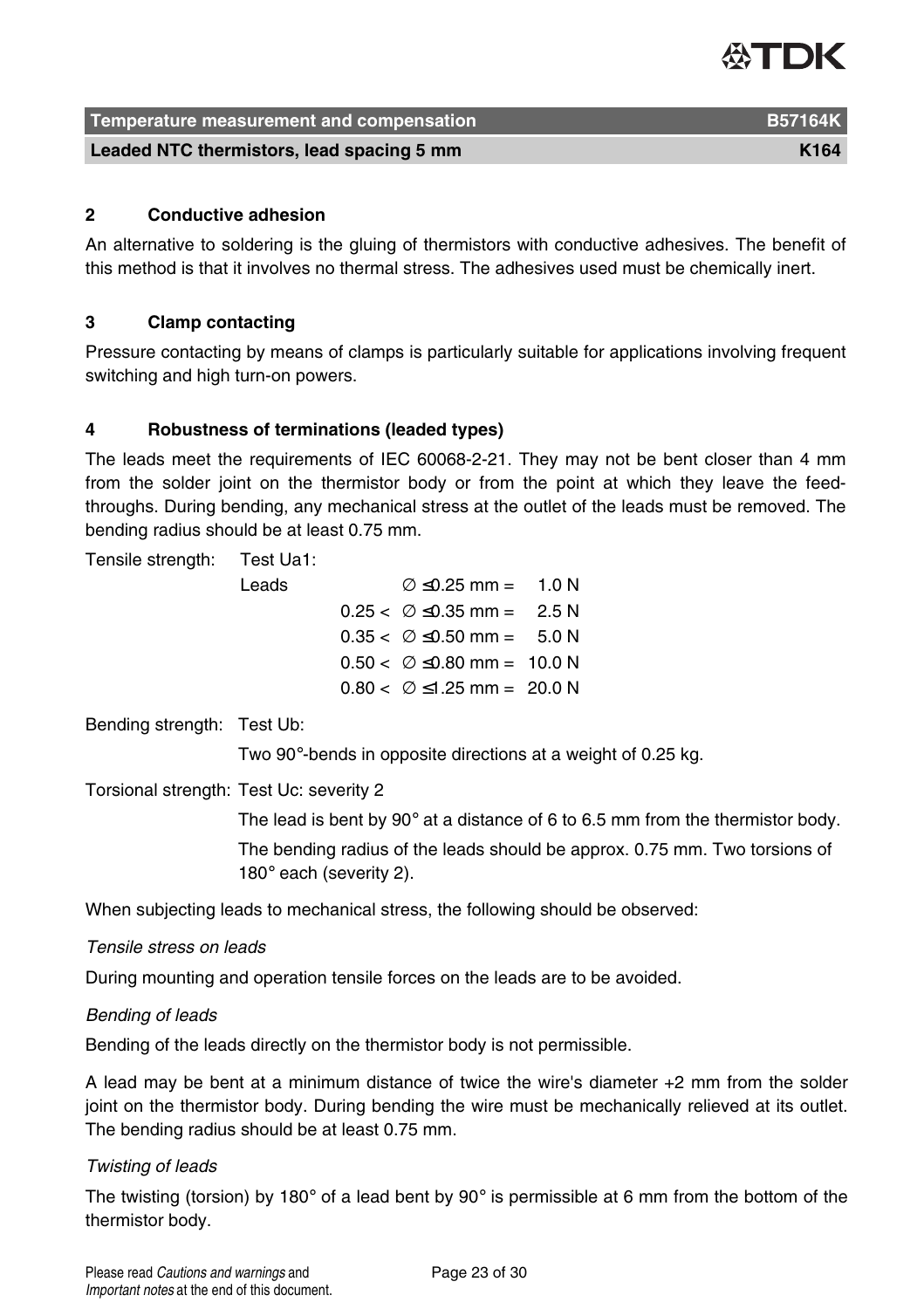#### **Temperature measurement and compensation B57164K Leaded NTC thermistors, lead spacing 5 mm K164** material control with the K164

#### **5 Sealing and potting**

When thermistors are sealed, potted or overmolded, there must be no mechanical stress caused by thermal expansion during the production process (curing / overmolding process) and during later operation. The upper category temperature of the thermistor must not be exceeded. Ensure that the materials used (sealing / potting compound and plastic material) are chemically neutral.

#### **6 Cleaning**

Washing processes may damage the product due to the possible static or cyclic mechanical loads (e.g. ultrasonic cleaning). They may cause cracks to develop on the product and its parts, which might lead to reduced reliability or lifetime.

#### **7 Storage**

In order to maintain their solderability, thermistors must be stored in a non-corrosive atmosphere. Humidity, temperature and container materials are critical factors.

Do not store SMDs where they are exposed to heat or direct sunlight. Otherwise, the packing material may be deformed or SMDs may stick together, causing problems during mounting. After opening the factory seals, such as polyvinyl-sealed packages, use the SMDs as soon as possible.

The components should be left in the original packing. Touching the metallization of unsoldered thermistors may change their soldering properties.

| Storage temperature:                      | $-25$ °C up to 45 °C            |
|-------------------------------------------|---------------------------------|
| Relative humidity (without condensation): | $\leq$ 75% annual mean          |
|                                           | <95%, maximum 30 days per annum |

Solder the thermistors listed in this data book after shipment from EPCOS within the time specified:

SMDs with nickel barrier termination: 12 months

SMDs with AgPd termination: 6 months

Leaded components: 24 months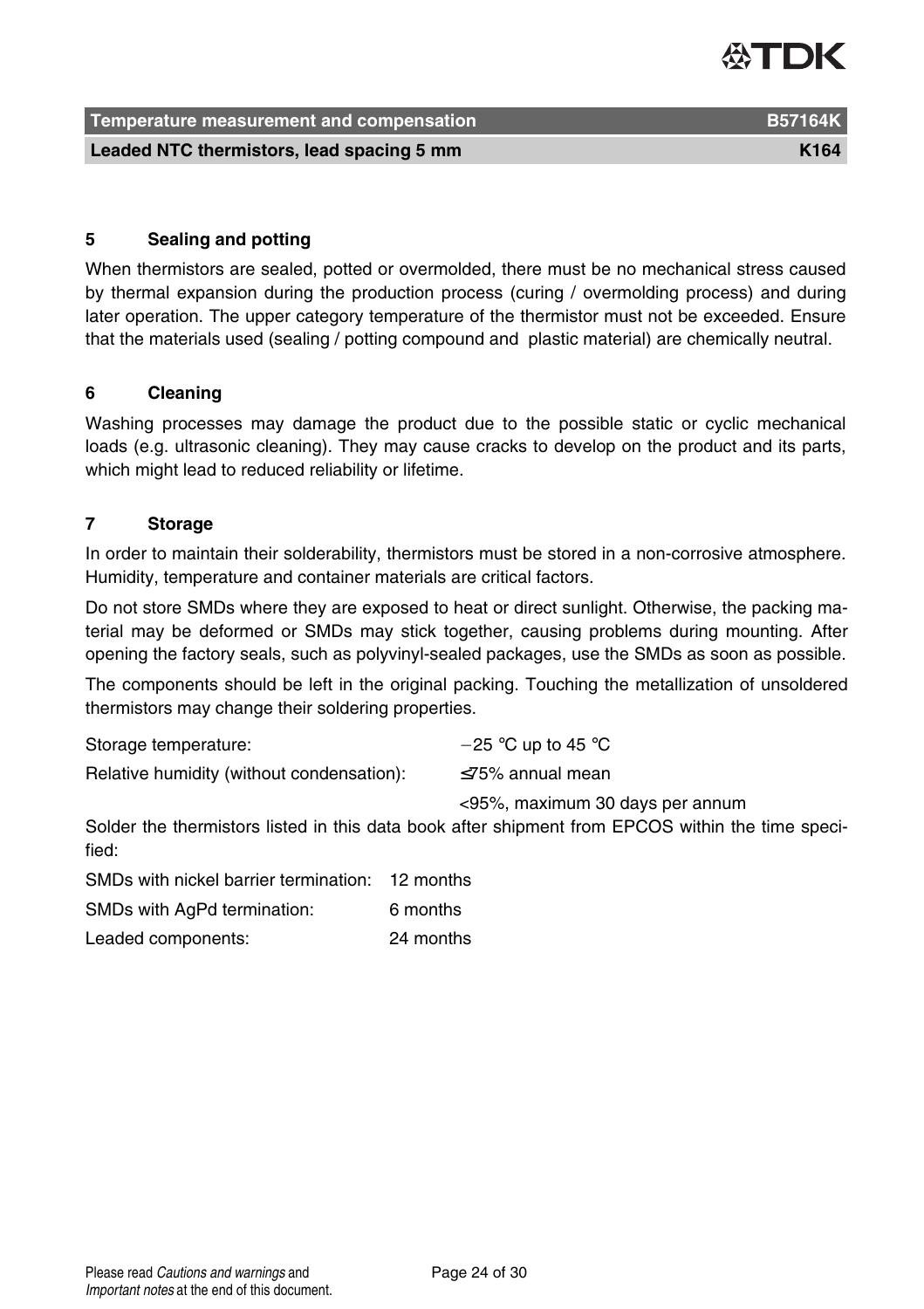#### **Temperature measurement and compensation B57164K**

**Leaded NTC thermistors, lead spacing 5 mm K164** matrices and the K164

#### **8 Placement and orientation of SMD NTC thermistors on PCB**

#### **a) Component placement**

Incorrect



It is recommended that the PC board should be held by means of some adequate supporting pins such as shown left to prevent the SMDs from being damaged or cracked.





#### **b) Cracks**

SMDs located near an easily warped area

SMD breakage probability due to stress at a breakaway



- $Q =$  correct
- $x = incorrect$
- $\triangle$  = incorrect
	- (under certain conditions)



KKE0268-3-E

#### **c) Component orientation**



Incorrect orientation

Locate chip horizontal to the direction in which stress acts



Correct orientation KKE0269 B E

When placing a component near an area which is apt to bend or a grid groove on the PC board, it is advisable to have both electrodes subjected to uniform stress, or to position the component's electrodes at right angles to the grid groove or bending line (see c) Component orientation).

Choose a mounting position that minimizes the stress imposed on the chip during flexing or bending of the board.

Please read Cautions and warnings and <br>
Page 25 of 30 Important notes at the end of this document.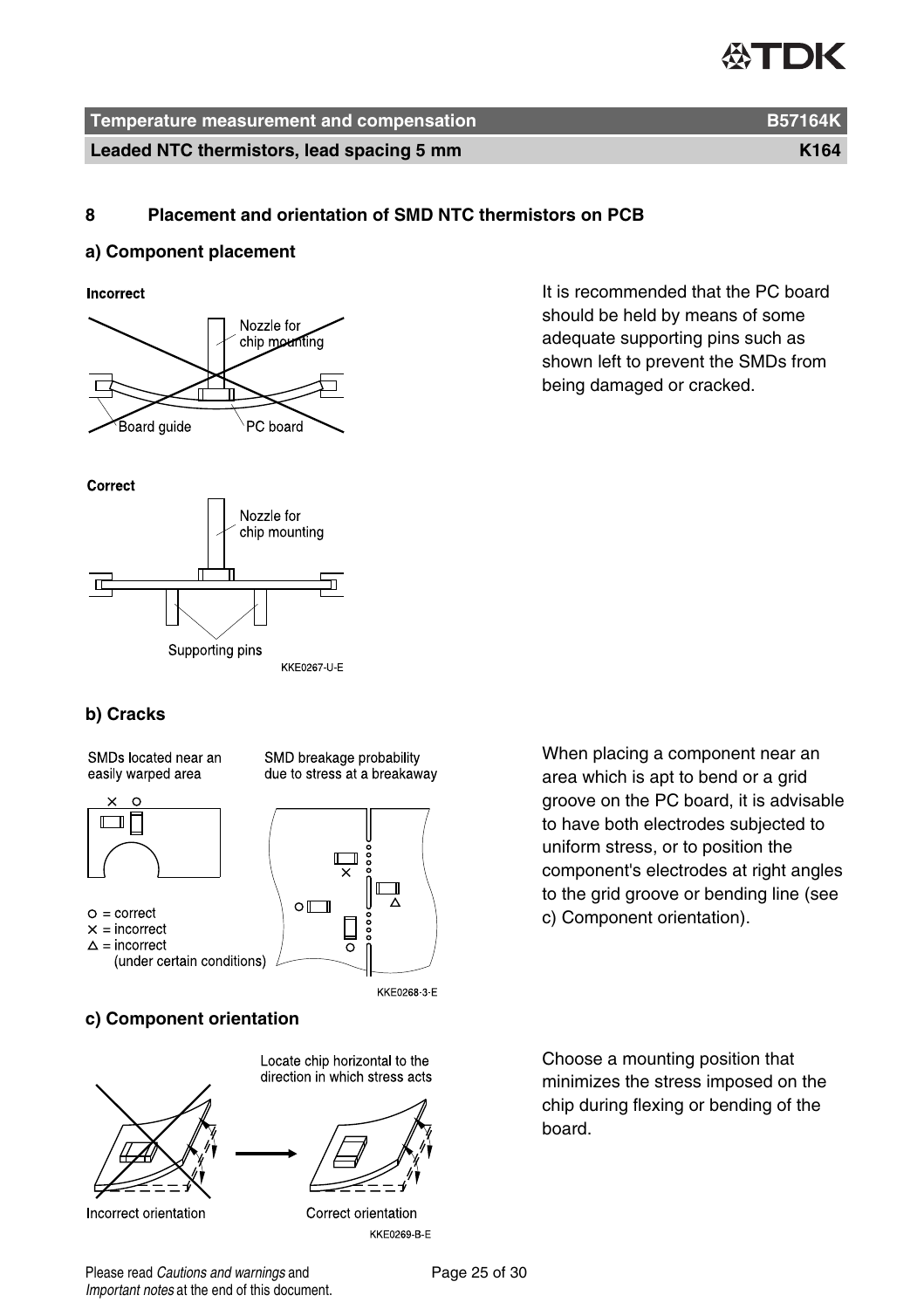**Temperature measurement and compensation B57164K**

**Leaded NTC thermistors, lead spacing 5 mm K164** matrices and the K164

#### **Cautions and warnings**

See "Important notes".

#### **Storage**

- Store thermistors only in original packaging. Do not open the package prior to storage.
- Storage conditions in original packaging: storage temperature  $-25$  °C ... +45 °C, relative humidity ≤75% annual mean, <95% maximum 30 days per annum, dew precipitation is inadmissible.
- Do not store thermistors where they are exposed to heat or direct sunlight. Otherwise, the packing material may be deformed or components may stick together, causing problems during mounting.
- Avoid contamination of thermistor surface during storage, handling and processing.
- Avoid storage of thermistors in harmful environments like corrosive gases (SO $_{\mathrm{x}}$ , CI etc).
- Use the components as soon as possible after opening the factory seals, i.e. the polyvinyl-sealed packages.
- Solder thermistors within the time specified after shipment from EPCOS. For leaded components this is 24 months, for SMD components with nickel barrier termination 12 months, for SMD components with AgPd termination 6 months.

#### **Handling**

- NTC thermistors must not be dropped. Chip-offs or any other damage must not be caused during handling of NTCs.
- Do not touch components with bare hands. Gloves are recommended.
- Avoid contamination of thermistor surface during handling.
- Washing processes may damage the product due to the possible static or cyclic mechanical loads (e.g. ultrasonic cleaning). They may cause cracks to develop on the product and its parts, which might lead to reduced reliability or lifetime.

#### **Bending / twisting leads**

- $\blacksquare$  A lead (wire) may be bent at a minimum distance of twice the wire's diameter plus 4 mm from the component head or housing. When bending ensure the wire is mechanically relieved at the component head or housing. The bending radius should be at least 0.75 mm.
- Twisting (torsion) by 180 $^{\circ}$  of a lead bent by 90 $^{\circ}$  is permissible at 6 mm from the bottom of the thermistor body.

#### **Soldering**

- Use resin-type flux or non-activated flux.
- $\blacksquare$  Insufficient preheating may cause ceramic cracks.
- Rapid cooling by dipping in solvent is not recommended.
- Complete removal of flux is recommended.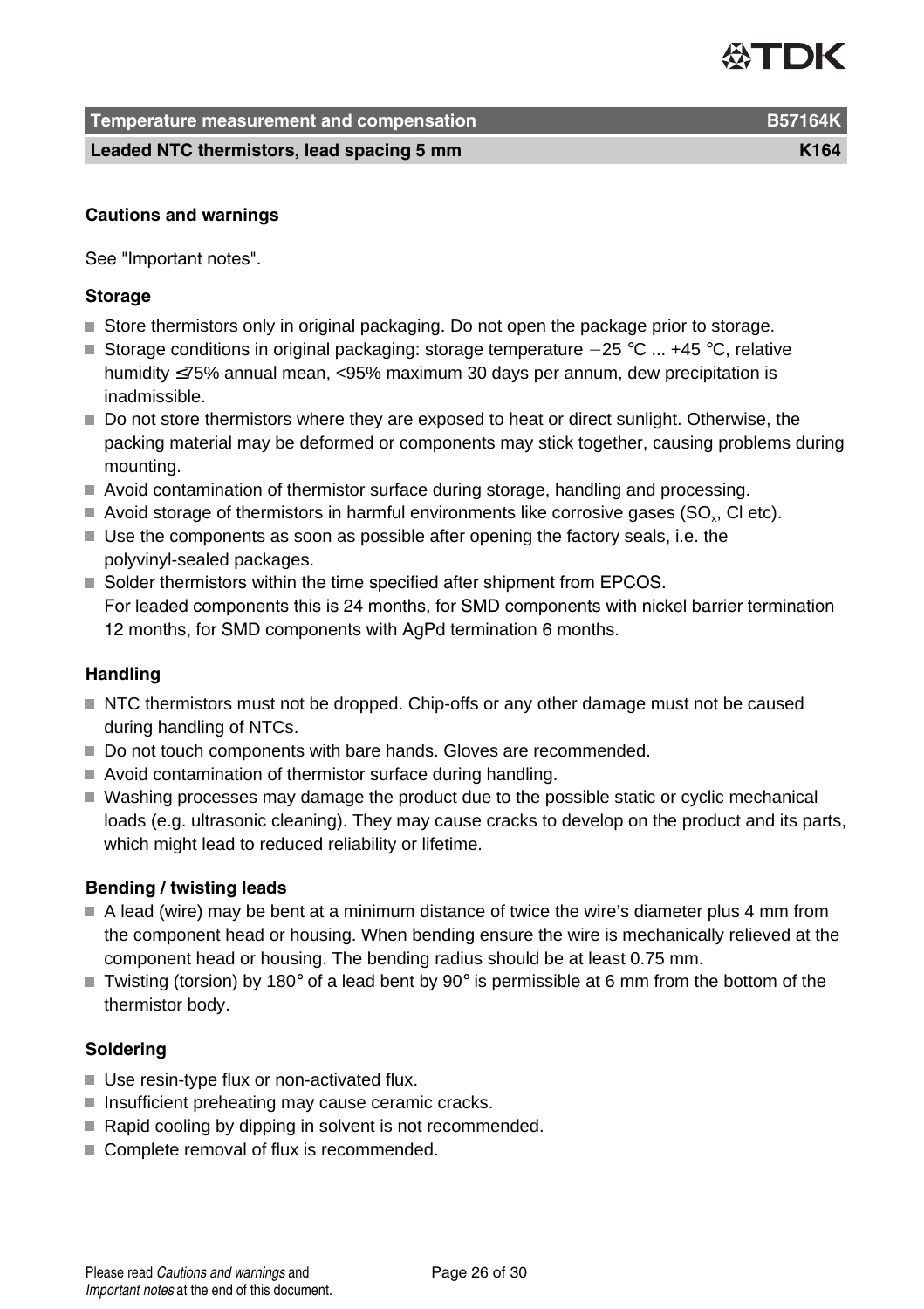### **Temperature measurement and compensation B57164K** B57164K

**Leaded NTC thermistors, lead spacing 5 mm K164** matrices and the K164

#### **Mounting**

- Ensure that no thermo-mechanical stress occurs due to production processes (curing or overmolding processes) when thermistors are sealed, potted or overmolded or during their subsequent operation. The maximum temperature of the thermistor must not be exceeded. Ensure that the materials used (sealing/potting compound and plastic material) are chemically neutral.
- Electrodes/contacts must not be scratched or damaged before/during/after the mounting process.
- Contacts and housing used for assembly with the thermistor must be clean before mounting.
- Ensure that adjacent materials are designed for operation at temperatures comparable to the surface temperature of the thermistor. Be sure that surrounding parts and materials can withstand the temperature.
- Avoid contamination of the thermistor surface during processing.
- The connections of sensors (e.g. cable end, wire end, plug terminal) may only be exposed to an environment with normal atmospheric conditions.
- Tensile forces on cables or leads must be avoided during mounting and operation.
- **Bending or twisting of cables or leads directly on the thermistor body is not permissible.**
- Avoid using chemical substances as mounting aids. It must be ensured that no water or other liquids enter the NTC thermistors (e.g. through plug terminals). In particular, water based substances (e.g. soap suds) must not be used as mounting aids for sensors.

#### **Operation**

- Use thermistors only within the specified operating temperature range.
- Use thermistors only within the specified power range.
- Environmental conditions must not harm the thermistors. Only use the thermistors under normal atmospheric conditions or within the specified conditions.
- Contact of NTC thermistors with any liquids and solvents shall be prevented. It must be ensured that no water enters the NTC thermistors (e.g. through plug terminals). For measurement purposes (checking the specified resistance vs. temperature), the component must not be immersed in water but in suitable liquids (e.g. Galden).
- Avoid dewing and condensation unless thermistor is specified for these conditions.
- Bending or twisting of cables and/or wires is not permissible during operation of the sensor in the application.
- Be sure to provide an appropriate fail-safe function to prevent secondary product damage caused by malfunction.

This listing does not claim to be complete, but merely reflects the experience of EPCOS AG.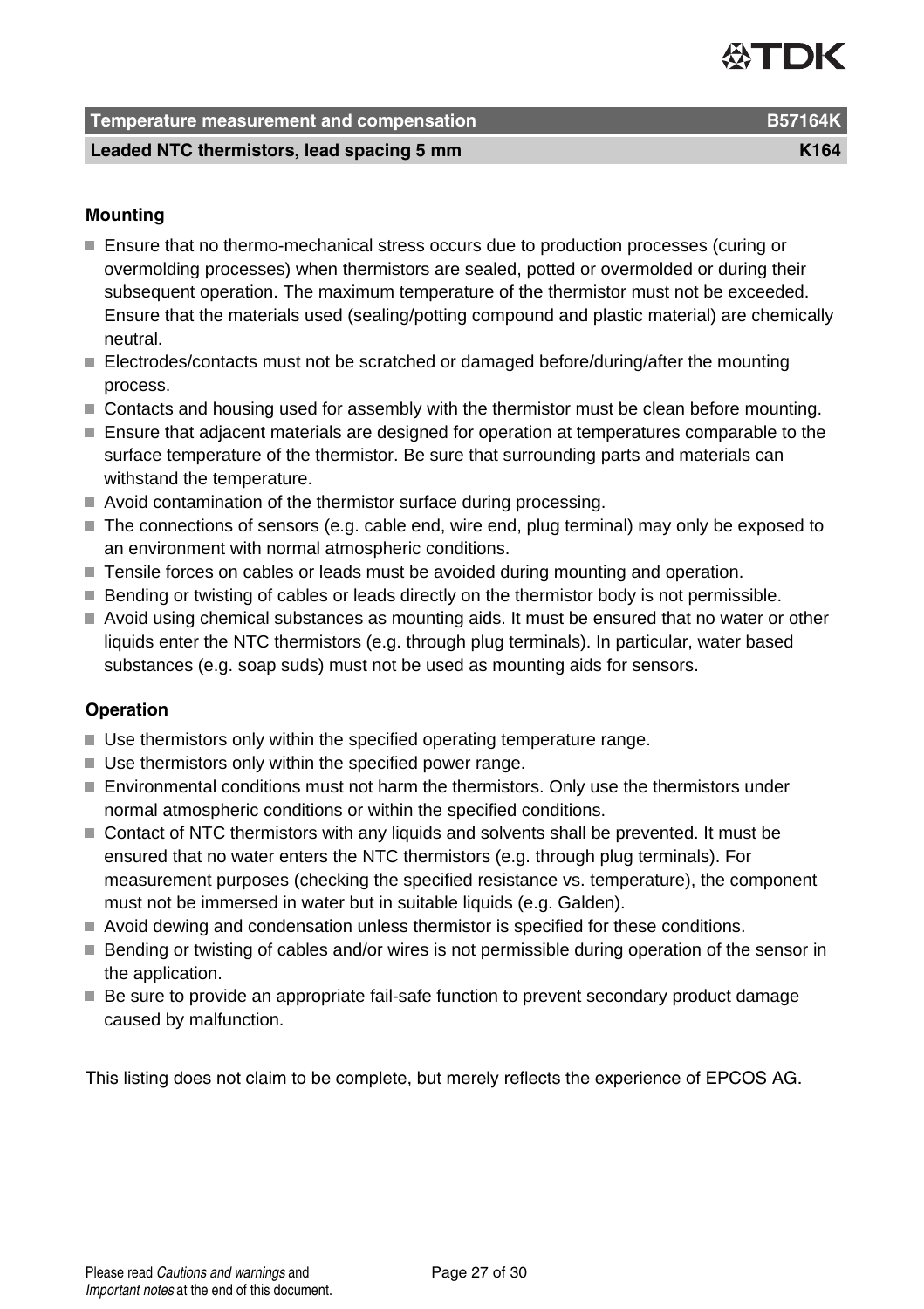**Temperature measurement and compensation B57164K** B57164K

Leaded NTC thermistors, lead spacing 5 mm

### **Symbols and terms**

| Symbol                                                                                                                | English                                                                                                                                                                                                                                      | German                                                                                                                                                                                                                                                          |
|-----------------------------------------------------------------------------------------------------------------------|----------------------------------------------------------------------------------------------------------------------------------------------------------------------------------------------------------------------------------------------|-----------------------------------------------------------------------------------------------------------------------------------------------------------------------------------------------------------------------------------------------------------------|
| А<br><b>AWG</b>                                                                                                       | Area<br>American Wire Gauge                                                                                                                                                                                                                  | Fläche<br>Amerikanische Norm für Drahtquerschnitte                                                                                                                                                                                                              |
| в<br>$B_{25/100}$                                                                                                     | <b>B</b> value<br>B value determined by resistance<br>measurement at 25 °C and 100 °C                                                                                                                                                        | <b>B-Wert</b><br>B-Wert, ermittelt durch Widerstands-<br>messungen bei 25 °C und 100 °C                                                                                                                                                                         |
| $C_{th}$                                                                                                              | Heat capacitance                                                                                                                                                                                                                             | Wärmekapazität                                                                                                                                                                                                                                                  |
| L                                                                                                                     | Current                                                                                                                                                                                                                                      | Strom                                                                                                                                                                                                                                                           |
| N                                                                                                                     | Number (integer)                                                                                                                                                                                                                             | Anzahl (ganzzahliger Wert)                                                                                                                                                                                                                                      |
| $P_{25}$<br>$P_{\text{diss}}$<br>$P_{el}$<br>$P_{\text{max}}$                                                         | Maximum power at 25 °C<br>Power dissipation<br>Electrical power<br>Maximum power within stated<br>temperature range                                                                                                                          | Maximale Leistung bei 25 °C<br>Verlustleistung<br>Elektrische Leistung<br>Maximale Leistung im<br>angegebenenTemperaturbereich                                                                                                                                  |
| $\Delta$ R <sub>B</sub> /R <sub>B</sub><br>$R_{ins}$<br>Rь<br>$R_{\rm R}$<br>$\Delta R_R/R_R$<br>$R_{\rm S}$<br>$R_T$ | Resistance tolerance caused by<br>spread of B value<br>Insulation resistance<br>Parallel resistance<br>Rated resistance<br>Resistance tolerance<br>Series resistance<br>Resistance at temperature T<br>(e.g. $R_{25}$ = resistance at 25 °C) | Widerstandstoleranz, die durch die<br>Streuung des B-Wertes verursacht wird<br>Isolationswiderstand<br>Parallelwiderstand<br>Nennwiderstand<br>Widerstandstoleranz<br>Serienwiderstand<br>Widerstand bei Temperatur T<br>(z.B. $R_{25}$ = Widerstand bei 25 °C) |
| т<br>ΔT<br>t<br>$T_A$<br>$T_{\text{max}}$<br>$T_{min}$                                                                | Temperature<br>Temperature tolerance<br>Time<br>Ambient temperature<br>Upper category temperature<br>Lower category temperature                                                                                                              | Temperatur<br>Temperaturtoleranz<br>Zeit<br>Umgebungstemperatur<br>Obere Grenztemperatur<br>(Kategorietemperatur)<br>Untere Grenztemperatur<br>(Kategorietemperatur)                                                                                            |
| $T_{op}$<br>$T_{\scriptscriptstyle\rm R}$<br>$\mathsf{T}_{\mathsf{surf}}$                                             | Operating temperature<br>Rated temperature<br>Surface temperature                                                                                                                                                                            | Betriebstemperatur<br>Nenntemperatur<br>Oberflächentemperatur                                                                                                                                                                                                   |
| v<br>$V_{ins}$<br>$V_{op}$<br>$V_{test}$                                                                              | Voltage<br>Insulation test voltage<br>Operating voltage<br>Test voltage                                                                                                                                                                      | Spannung<br>Isolationsprüfspannung<br>Betriebsspannung<br>Prüfspannung                                                                                                                                                                                          |